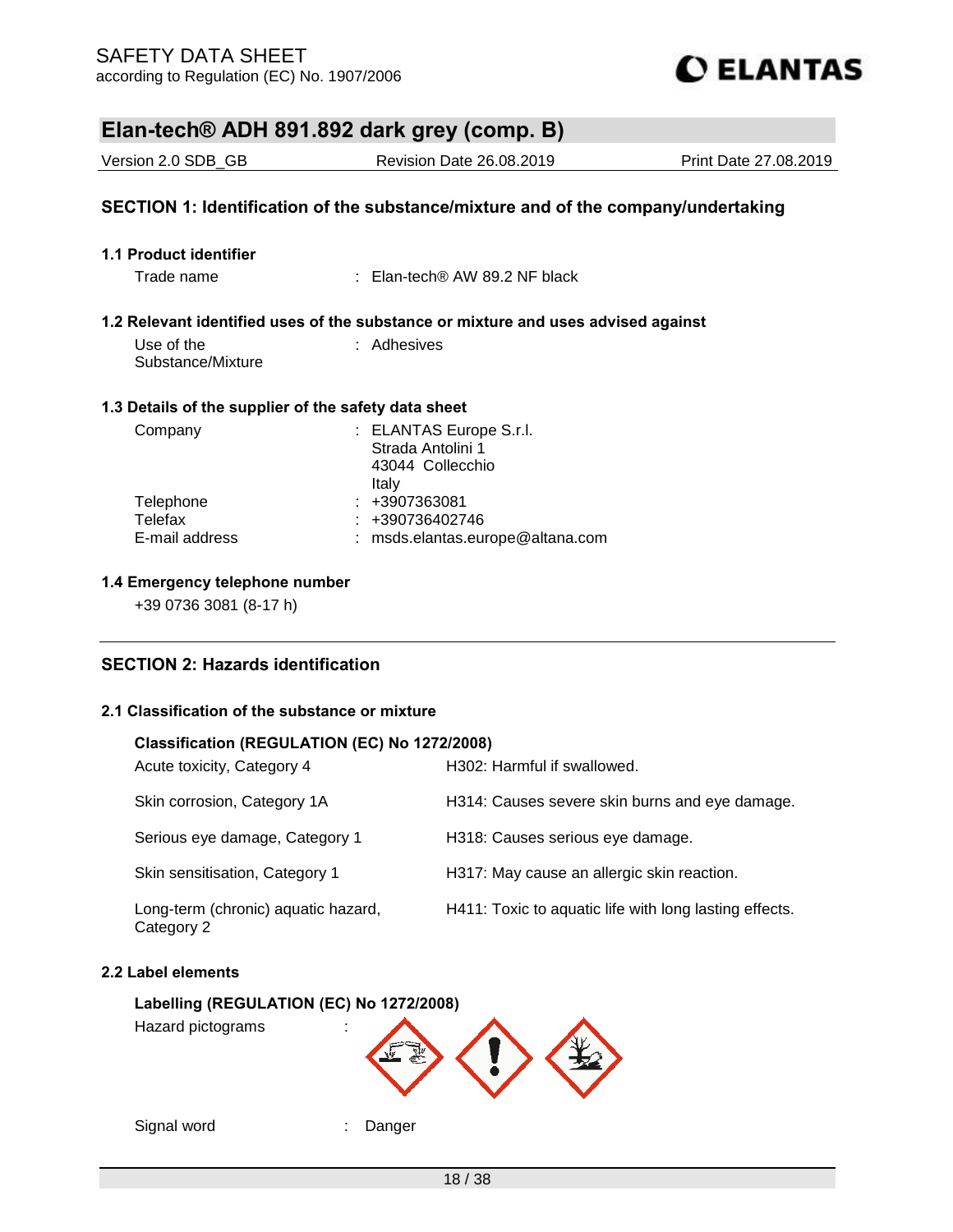| Version 2.0 SDB GB       |                    | <b>Revision Date 26.08.2019</b>                   | Print Date 27.08.2019                                    |
|--------------------------|--------------------|---------------------------------------------------|----------------------------------------------------------|
|                          |                    |                                                   |                                                          |
| Hazard statements        | H302               | Harmful if swallowed.                             |                                                          |
|                          | H314               |                                                   | Causes severe skin burns and eye damage.                 |
|                          | H317               |                                                   | May cause an allergic skin reaction.                     |
|                          | H411               |                                                   | Toxic to aquatic life with long lasting effects.         |
| Precautionary statements | <b>Prevention:</b> |                                                   |                                                          |
|                          | P <sub>261</sub>   | vapours/ spray.                                   | Avoid breathing dust/ fume/ gas/ mist/                   |
|                          | P273               | Avoid release to the environment.                 |                                                          |
|                          | P280               |                                                   | Wear protective gloves/ protective clothing/             |
|                          |                    | eye protection/ face protection.                  |                                                          |
|                          | <b>Response:</b>   |                                                   |                                                          |
|                          |                    | P303 + P361 + P353 IF ON SKIN (or hair): Take off |                                                          |
|                          |                    |                                                   | immediately all contaminated clothing.                   |
|                          |                    | Rinse skin with water/shower.                     |                                                          |
|                          |                    |                                                   | P304 + P340 + P310 IF INHALED: Remove person to fresh    |
|                          |                    |                                                   | air and keep comfortable for breathing.                  |
|                          |                    | Immediately call a POISON                         |                                                          |
|                          |                    | CENTER/doctor.                                    |                                                          |
|                          |                    |                                                   | $P305 + P351 + P338 + P310$ IF IN EYES: Rinse cautiously |
|                          |                    |                                                   | with water for several minutes. Remove                   |
|                          |                    |                                                   | contact lenses, if present and easy to do.               |
|                          |                    |                                                   | Continue rinsing. Immediately call a                     |
|                          |                    | POISON CENTER/doctor.                             |                                                          |

Hazardous components which must be listed on the label:

2-Propenenitrile, polymer with 1,3-butadiene, 1-cyano-1-methyl-4-oxo-4-[[2-(1 piperazinyl)ethyl]amino]butyl-terminated

3,6-dioxaoctamethylenediamine

Phenol, 4,4'-(1-methylethylidene)bis-, polymer with N,N'-bis(2-aminoethyl)-1,2 ethanediamine and (chloromethyl)oxirane

Fatty acids, C18-unsatd., dimers, polymers with tall-oil fatty acids and triethylenetetramine

N'-(3-aminopropyl)-N,N-dimethylpropane-1,3-diamine

Polymer of MXDA

Amines, polyethylenepoly-, triethylenetetramine fraction

m-phenylenebis(methylamine)

3-aminomethyl-3,5,5-trimethylcyclohexylamine

#### **2.3 Other hazards**

This substance/mixture contains no components considered to be either persistent, bioaccumulative and toxic (PBT), or very persistent and very bioaccumulative (vPvB) at levels of 0.1% or higher.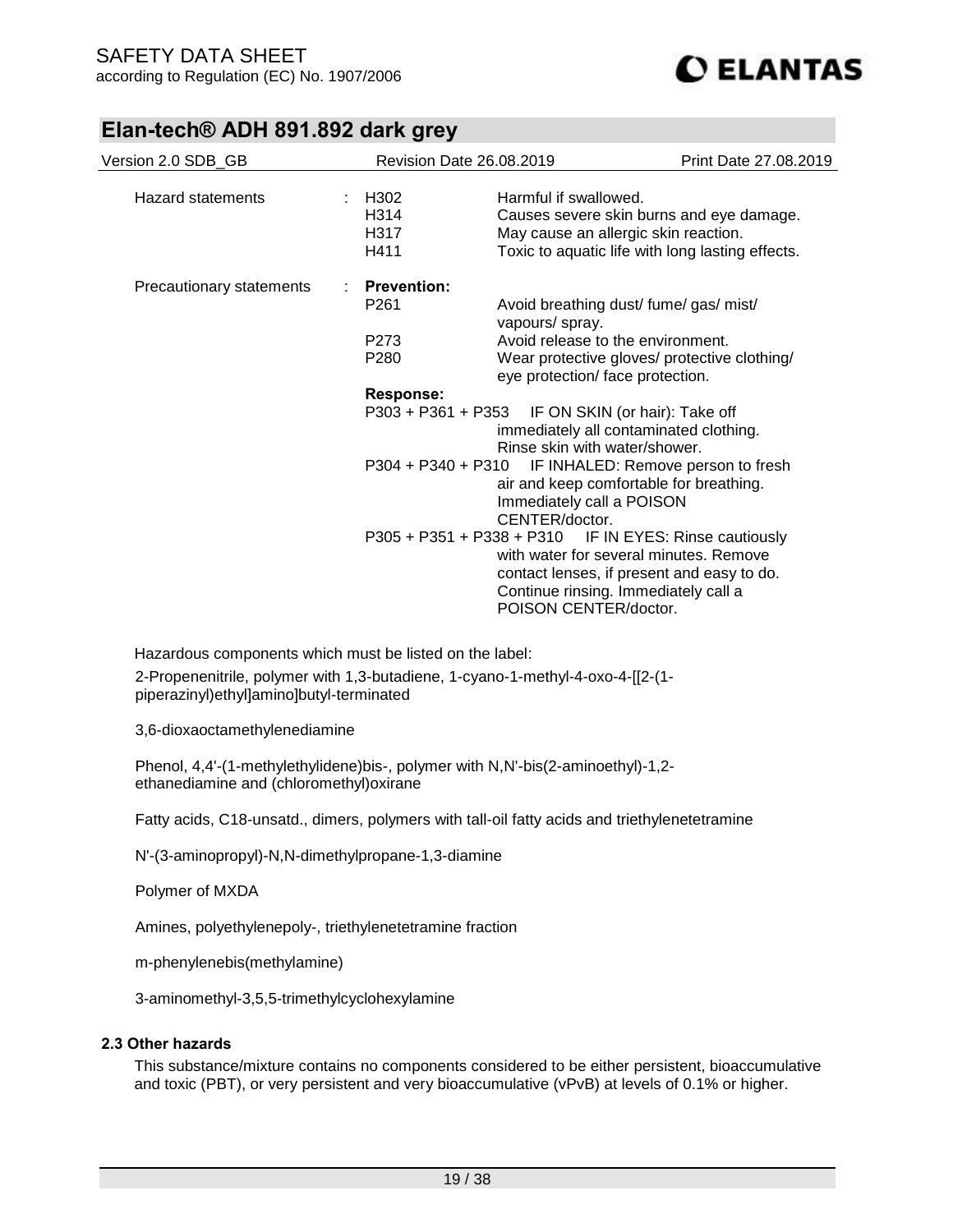

Version 2.0 SDB\_GB Revision Date 26.08.2019 Print Date 27.08.2019

### **SECTION 3: Composition/information on ingredients**

#### **3.2 Mixtures**

Chemical nature : Amines

#### **Hazardous components**

| Chemical name                                                  | CAS-No.                       | Classification                         | Concentration   |
|----------------------------------------------------------------|-------------------------------|----------------------------------------|-----------------|
|                                                                | EC-No.<br>Registration number | (REGULATION<br>(EC) No                 | (% )            |
|                                                                |                               | 1272/2008)                             |                 |
| 2-Propenenitrile, polymer with 1,3-                            | 68683-29-4                    | Skin Irrit.2; H315                     | $>= 30 - 50$    |
| butadiene, 1-cyano-1-methyl-4-oxo-                             |                               | Skin Sens.1; H317                      |                 |
| $4-[12-(1-$                                                    |                               |                                        |                 |
| piperazinyl)ethyl]amino]butyl-<br>terminated                   |                               |                                        |                 |
| 3,6-dioxaoctamethylenediamine                                  | 929-59-9                      | Acute Tox.4; H302                      | $>= 20 - 25$    |
|                                                                | 213-203-6                     | Skin Corr.1B; H314                     |                 |
|                                                                |                               | Skin Sens.1; H317                      |                 |
| Phenol, $4,4$ <sup>-</sup> $(1-$                               | 38294-69-8                    | Acute Tox.4; H302                      | $>= 10 - 12,5$  |
| methylethylidene)bis-, polymer with                            |                               | Skin Corr.1B; H314                     |                 |
| N,N'-bis(2-aminoethyl)-1,2-                                    | 01-2120766646-41              | Eye Dam.1; H318                        |                 |
| ethanediamine and<br>(chloromethyl) oxirane                    |                               | Skin Sens.1A;<br>H317                  |                 |
|                                                                |                               | Aquatic Acute1;                        |                 |
|                                                                |                               | H400                                   |                 |
|                                                                |                               | Aquatic Chronic1;                      |                 |
|                                                                |                               | H410                                   |                 |
| Fatty acids, C18-unsatd., dimers,                              | 68082-29-1                    | Skin Irrit.2; H315                     | $>= 7 - 10$     |
| polymers with tall-oil fatty acids and<br>triethylenetetramine |                               | Eye Dam.1; H318<br>Skin Sens.1; H317   |                 |
|                                                                |                               | Aquatic Chronic2;                      |                 |
|                                                                |                               | H411                                   |                 |
| N'-(3-aminopropyl)-N,N-                                        | 10563-29-8                    | Acute Tox.4; H302                      | $>= 7 - 10$     |
| dimethylpropane-1,3-diamine                                    | 234-148-4                     | Skin Corr.1A; H314                     |                 |
|                                                                | 01-2119970376-29              | Eye Dam.1; H318                        |                 |
|                                                                |                               | Skin Sens.1B;<br>H317                  |                 |
| Polymer of MXDA                                                | Not Assigned                  | Acute Tox.4; H302                      | $>= 3 - 5$      |
|                                                                |                               | Acute Tox.4; H332                      |                 |
|                                                                |                               | Skin Sens.1; H317                      |                 |
|                                                                |                               | Aquatic Chronic3;                      |                 |
|                                                                |                               | H412                                   |                 |
| Amines, polyethylenepoly-,<br>triethylenetetramine fraction    | 90640-67-8<br>292-588-2       | Acute Tox.4; H302<br>Acute Tox.4; H312 | $>= 0,5 - < 1$  |
|                                                                | 01-2119487919-13              | Skin Corr.1B; H314                     |                 |
|                                                                |                               | Skin Sens.1B;                          |                 |
|                                                                |                               | H317                                   |                 |
|                                                                |                               | Aquatic Chronic3;                      |                 |
|                                                                |                               | H412                                   |                 |
| m-phenylenebis(methylamine)                                    | 1477-55-0                     | Acute Tox.4; H302                      | $>= 0.25 - 0.5$ |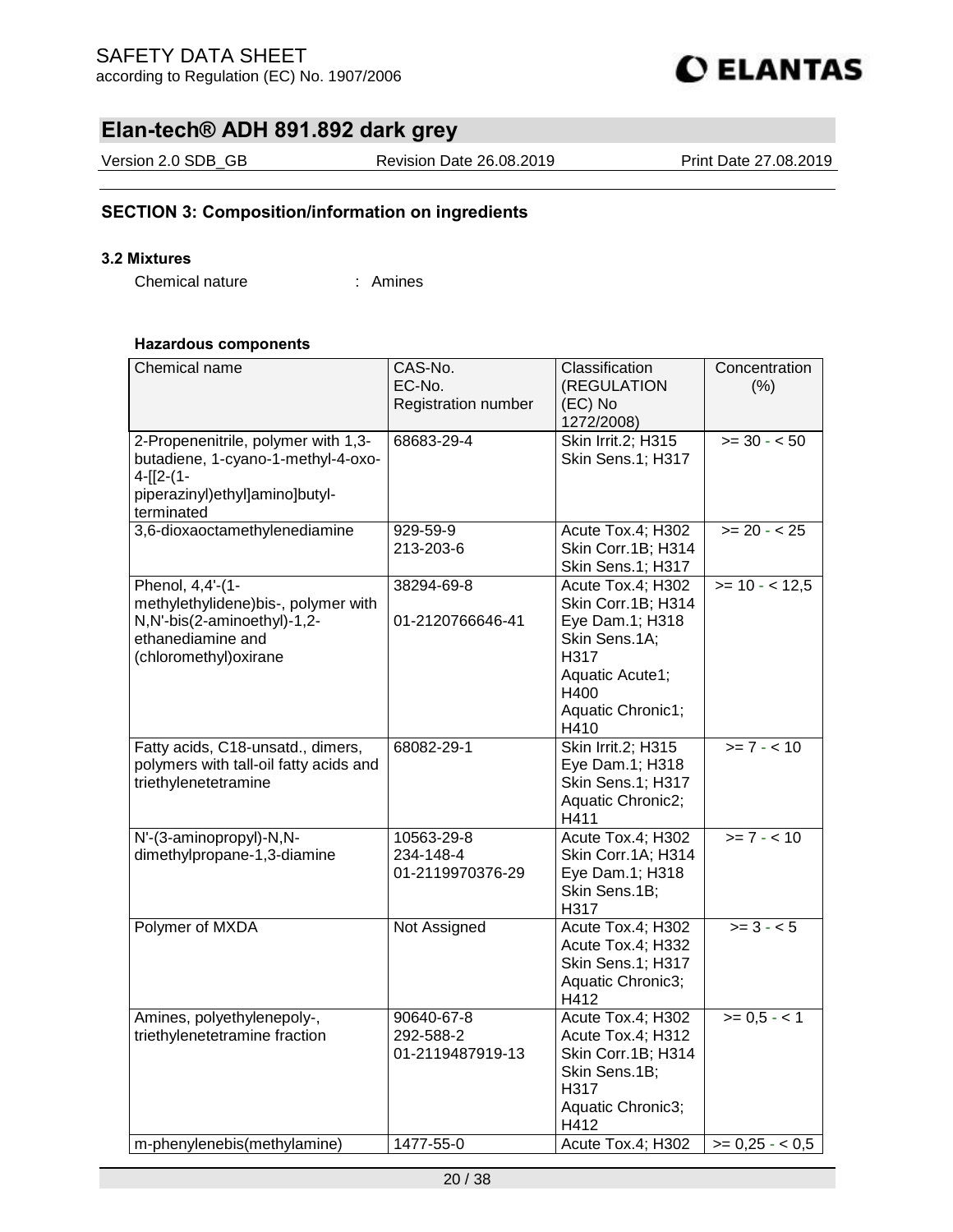| Version 2.0 SDB GB                               | <b>Revision Date 26.08.2019</b>            |                                                                                                                                   | Print Date 27,08,2019 |
|--------------------------------------------------|--------------------------------------------|-----------------------------------------------------------------------------------------------------------------------------------|-----------------------|
|                                                  | 216-032-5<br>01-2119480150-50              | Acute Tox.4; H332<br>Skin Corr.1B; H314<br>Skin Sens.1B;<br>H317<br>Aquatic Chronic3;<br>H412                                     |                       |
| 3-aminomethyl-3,5,5-<br>trimethylcyclohexylamine | 2855-13-2<br>220-666-8<br>01-2119514687-32 | Acute Tox.4; H302<br>Acute Tox.4; H312<br>Skin Corr.1B; H314<br>Eye Dam.1; H318<br>Skin Sens.1; H317<br>Aquatic Chronic3;<br>H412 | $>= 0.25 - 0.5$       |

For explanation of abbreviations see section 16.

### **SECTION 4: First aid measures**

#### **4.1 Description of first aid measures**

|                                                                 | General advice          |  | Show this safety data sheet to the doctor in attendance.<br>Keep warm and in a quiet place.<br>Take off all contaminated clothing immediately.                                                                                                          |  |  |
|-----------------------------------------------------------------|-------------------------|--|---------------------------------------------------------------------------------------------------------------------------------------------------------------------------------------------------------------------------------------------------------|--|--|
|                                                                 | If inhaled              |  | Move to fresh air.<br>Keep patient warm and at rest.<br>If unconscious, place in recovery position and seek medical<br>advice.<br>If symptoms persist, call a physician.<br>If breathing is irregular or stopped, administer artificial<br>respiration. |  |  |
|                                                                 | In case of skin contact |  | : Wash off immediately with soap and plenty of water.<br>Do NOT use solvents or thinners.<br>If on clothes, remove clothes.<br>Burns must be treated by a physician.                                                                                    |  |  |
|                                                                 | In case of eye contact  |  | : Rinse immediately with plenty of water, also under the eyelids,<br>for at least 15 minutes.<br>If eye irritation persists, consult a specialist.<br>If easy to do, remove contact lens, if worn.                                                      |  |  |
|                                                                 | If swallowed            |  | : Do NOT induce vomiting.<br>If a person vomits when lying on his back, place him in the<br>recovery position.<br>Call a physician immediately.<br>Give small amounts of water to drink.                                                                |  |  |
| 4.2 Most important symptoms and effects, both acute and delayed |                         |  |                                                                                                                                                                                                                                                         |  |  |
|                                                                 | Symptoms                |  | <b>Burn</b><br>superficial burning sensation<br>Redness<br>Severe irritation                                                                                                                                                                            |  |  |
|                                                                 | 21/38                   |  |                                                                                                                                                                                                                                                         |  |  |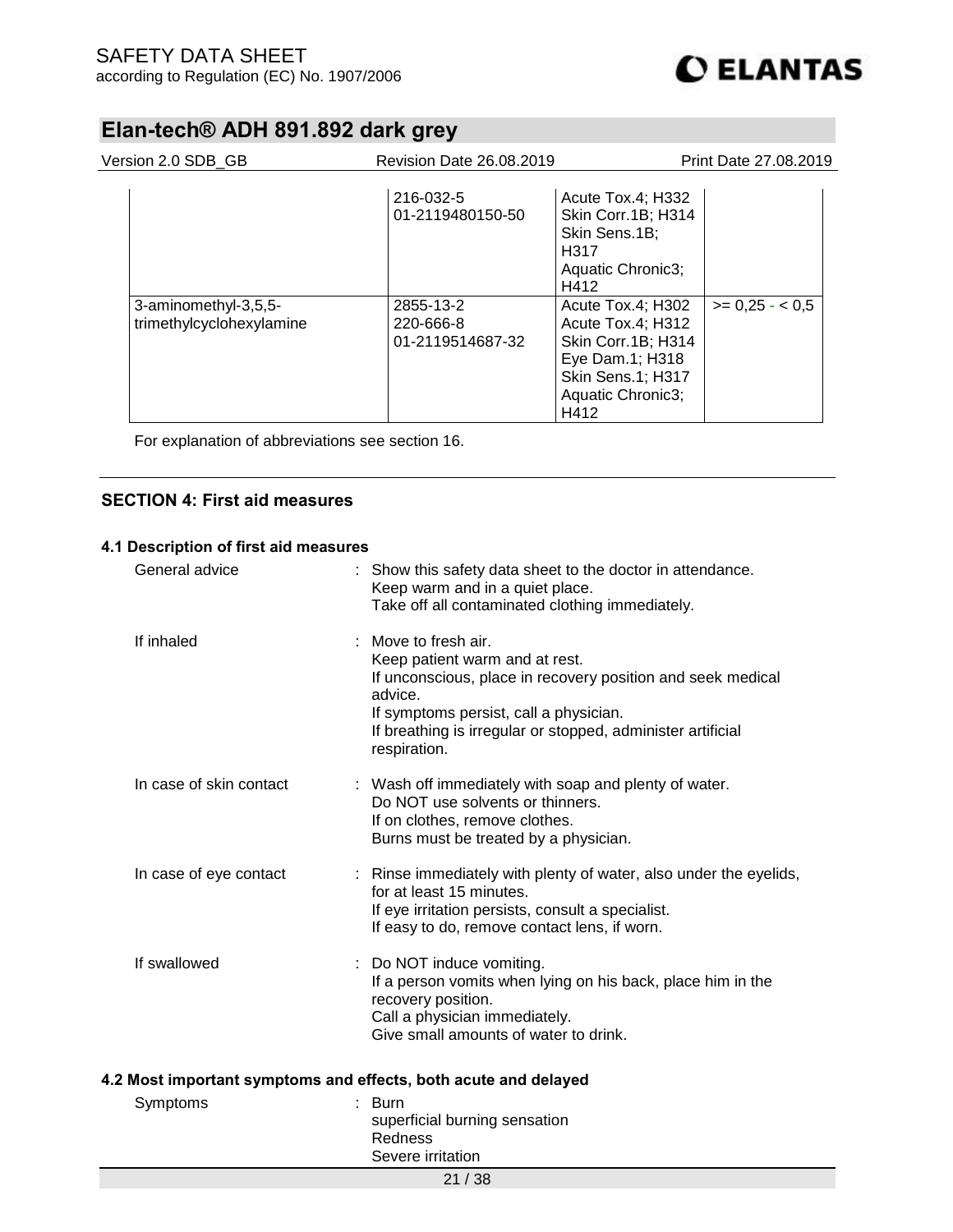

Version 2.0 SDB\_GB Revision Date 26.08.2019 Print Date 27.08.2019

#### **4.3 Indication of any immediate medical attention and special treatment needed**

Treatment : The first aid procedure should be established in consultation with the doctor responsible for industrial medicine.

### **SECTION 5: Firefighting measures**

| 5.1 Extinguishing media                                   |                                                                                                                                                                                                                                                                                                                                  |
|-----------------------------------------------------------|----------------------------------------------------------------------------------------------------------------------------------------------------------------------------------------------------------------------------------------------------------------------------------------------------------------------------------|
| Suitable extinguishing media                              | : Carbon dioxide (CO2)<br>Foam<br>Dry powder<br>Water mist                                                                                                                                                                                                                                                                       |
| Unsuitable extinguishing<br>media                         | $\therefore$ None known.                                                                                                                                                                                                                                                                                                         |
| 5.2 Special hazards arising from the substance or mixture |                                                                                                                                                                                                                                                                                                                                  |
| Specific hazards during<br>firefighting                   | : The pressure in sealed containers can increase under the<br>influence of heat.<br>Cool closed containers exposed to fire with water spray.<br>Hazardous decomposition products formed under fire<br>conditions.                                                                                                                |
| 5.3 Advice for firefighters                               |                                                                                                                                                                                                                                                                                                                                  |
| Special protective equipment<br>for firefighters          | : In the event of fire, wear self-contained breathing apparatus.<br>Use personal protective equipment.                                                                                                                                                                                                                           |
| Further information                                       | : In the event of fire and/or explosion do not breathe fumes.<br>Use extinguishing measures that are appropriate to local<br>circumstances and the surrounding environment.<br>Immediately evacuate personnel to safe areas.<br>Prevent fire extinguishing water from contaminating surface<br>water or the ground water system. |

### **SECTION 6: Accidental release measures**

#### **6.1 Personal precautions, protective equipment and emergency procedures**

| Personal precautions | : Refer to protective measures listed in sections 7 and 8.       |
|----------------------|------------------------------------------------------------------|
|                      | Evacuate personnel to safe areas.                                |
|                      | Use personal protective equipment.                               |
|                      | Ensure adequate ventilation.                                     |
|                      | Inform the responsible authorities in case of gas leakage, or of |
|                      | entry into waterways, soil or drains.                            |

#### **6.2 Environmental precautions**

Environmental precautions : Do not allow uncontrolled discharge of product into the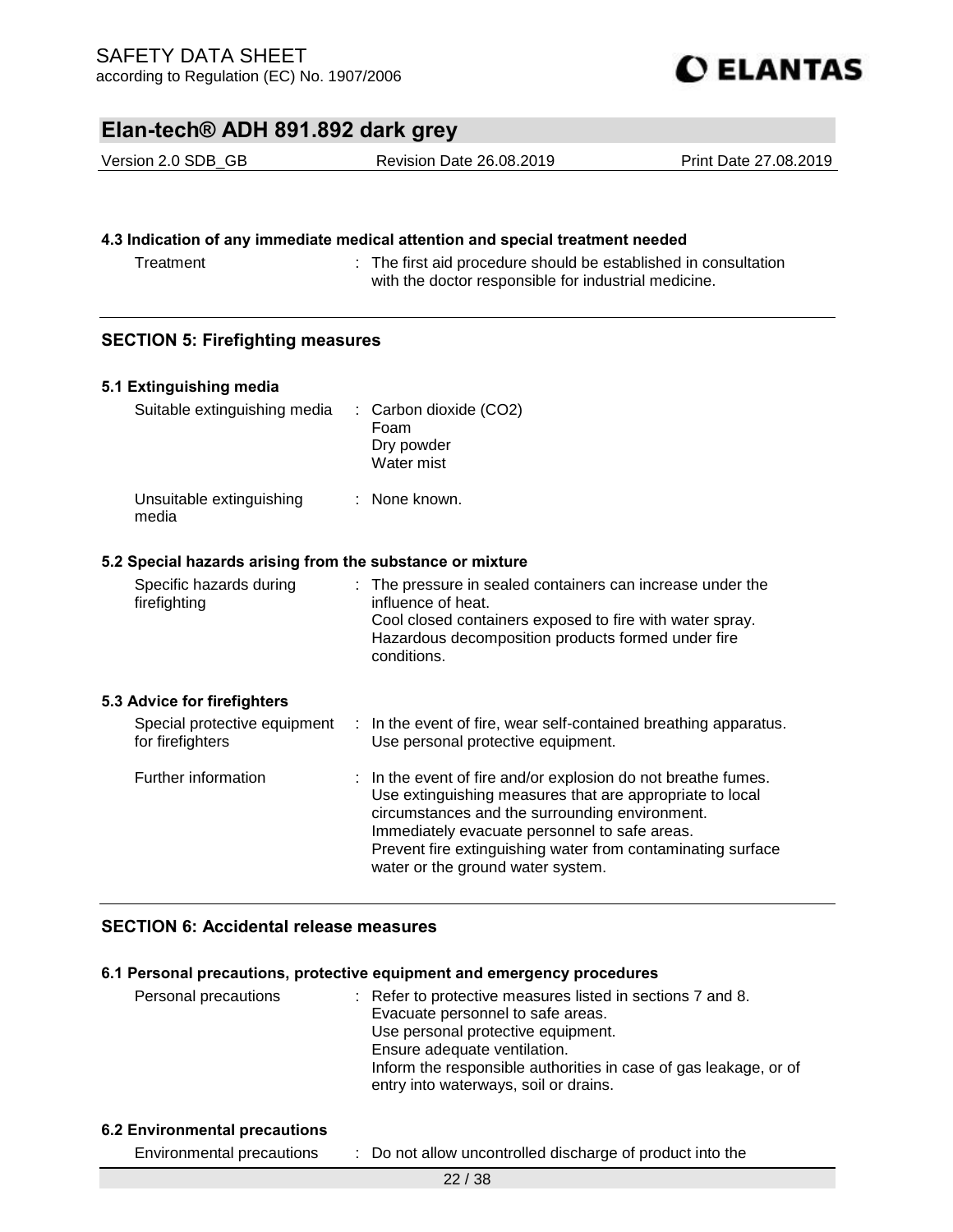| Version 2.0 SDB_GB                                       | Revision Date 26.08.2019                                                                                                                                                                                                                                                                                                                                                                                         | <b>Print Date 27.08.2019</b> |
|----------------------------------------------------------|------------------------------------------------------------------------------------------------------------------------------------------------------------------------------------------------------------------------------------------------------------------------------------------------------------------------------------------------------------------------------------------------------------------|------------------------------|
|                                                          | environment.<br>Try to prevent the material from entering drains or water<br>courses.<br>Local authorities should be advised if significant spillages<br>cannot be contained.                                                                                                                                                                                                                                    |                              |
| 6.3 Methods and material for containment and cleaning up |                                                                                                                                                                                                                                                                                                                                                                                                                  |                              |
| Methods for cleaning up                                  | : Soak up with inert absorbent material (e.g. sand, silica gel,<br>acid binder, universal binder, sawdust).<br>Contain spillage, and then collect with non-combustible<br>absorbent material, (e.g. sand, earth, diatomaceous earth,<br>vermiculite) and place in container for disposal according to<br>local / national regulations (see section 13).<br>Pick up and transfer to properly labelled containers. |                              |
| 6.4 Reference to other sections                          |                                                                                                                                                                                                                                                                                                                                                                                                                  |                              |

For personal protection see section 8.

### **SECTION 7: Handling and storage**

### **7.1 Precautions for safe handling**

| Advice on safe handling                                          |  | : Provide sufficient air exchange and/or exhaust in work rooms.<br>Do not breathe vapours or spray mist.<br>Avoid inhalation, ingestion and contact with skin and eyes.<br>Wear personal protective equipment.<br>Persons with a history of skin sensitisation problems or<br>asthma, allergies, chronic or recurrent respiratory disease<br>should not be employed in any process in which this mixture is<br>being used. |  |  |  |  |
|------------------------------------------------------------------|--|----------------------------------------------------------------------------------------------------------------------------------------------------------------------------------------------------------------------------------------------------------------------------------------------------------------------------------------------------------------------------------------------------------------------------|--|--|--|--|
| Advice on protection against<br>fire and explosion               |  | : Keep away from open flames, hot surfaces and sources of<br>ignition.                                                                                                                                                                                                                                                                                                                                                     |  |  |  |  |
| Hygiene measures                                                 |  | : Provide adequate ventilation. Wash hands and face before<br>breaks and immediately after handling the product.                                                                                                                                                                                                                                                                                                           |  |  |  |  |
| 7.2 Conditions for safe storage, including any incompatibilities |  |                                                                                                                                                                                                                                                                                                                                                                                                                            |  |  |  |  |
| Requirements for storage<br>areas and containers                 |  | : Keep containers tightly closed in a dry, cool and well-<br>ventilated place. Keep in properly labelled containers. To<br>maintain product quality, do not store in heat or direct sunlight.                                                                                                                                                                                                                              |  |  |  |  |
| Further information on                                           |  |                                                                                                                                                                                                                                                                                                                                                                                                                            |  |  |  |  |
| storage conditions                                               |  | : Protect from moisture.                                                                                                                                                                                                                                                                                                                                                                                                   |  |  |  |  |
| Advice on common storage                                         |  | : Keep away from isocyanates.<br>Do not store near acids.<br>Keep away from oxidizing agents.                                                                                                                                                                                                                                                                                                                              |  |  |  |  |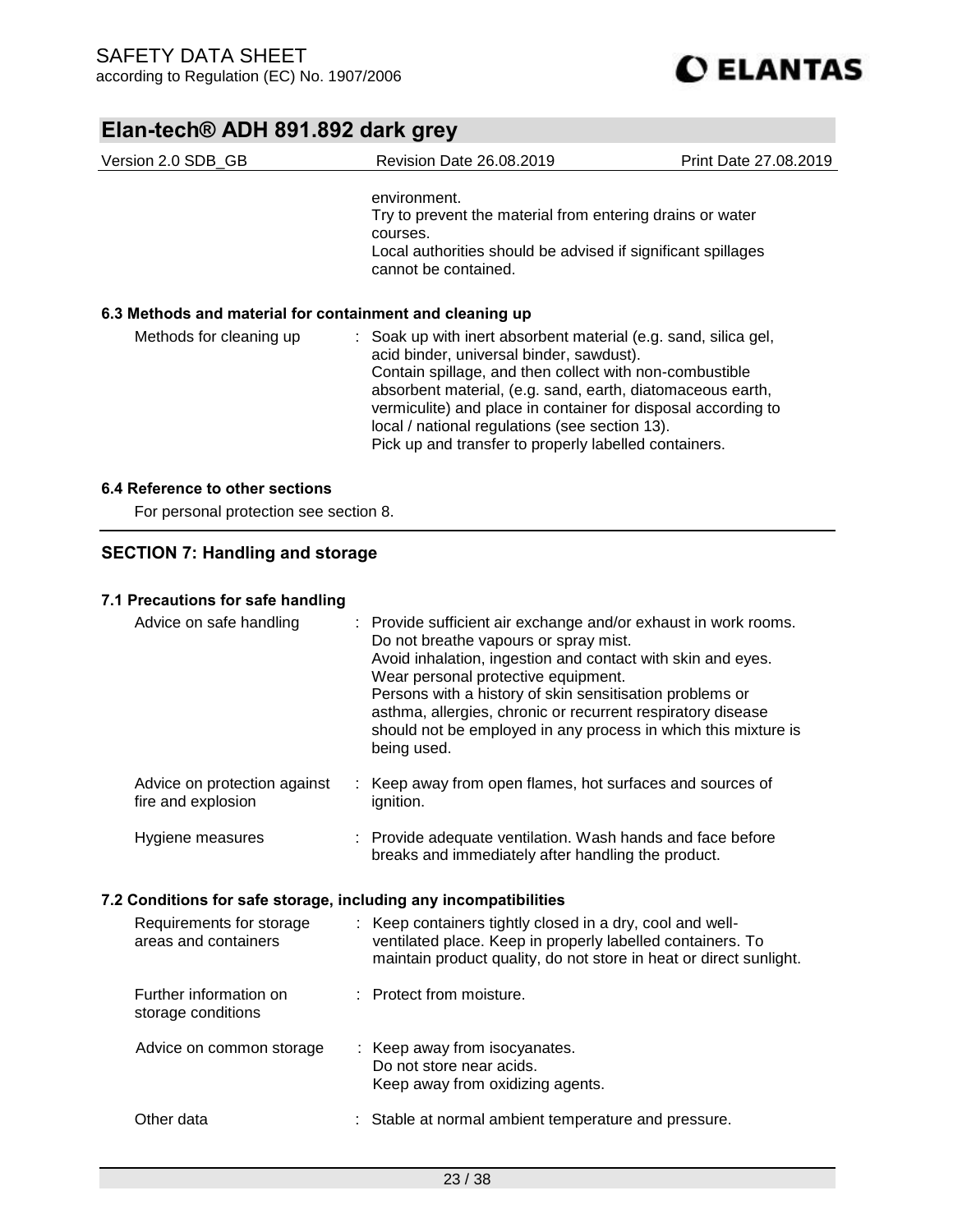

| Version 2.0 SDB GB | <b>Revision Date 26.08.2019</b> | Print Date 27.08.2019 |  |
|--------------------|---------------------------------|-----------------------|--|
|                    |                                 |                       |  |

### **7.3 Specific end use(s)**

Specific use(s) : Consult the technical guidelines for the use of this substance/mixture.

### **SECTION 8: Exposure controls/personal protection**

#### **8.1 Control parameters**

#### **Occupational Exposure Limits**

| Components          | CAS-No.                                                                                                                                                        | Value type (Form                                                              | Control parameters                                                                | <b>Basis</b> |
|---------------------|----------------------------------------------------------------------------------------------------------------------------------------------------------------|-------------------------------------------------------------------------------|-----------------------------------------------------------------------------------|--------------|
|                     |                                                                                                                                                                | of exposure)                                                                  |                                                                                   |              |
| Silica, amorphous,  | 112945-52-                                                                                                                                                     | TWA (inhalable                                                                | $6$ mg/m $3$                                                                      | GB EH40      |
| fumed, cryst.-free  | 5                                                                                                                                                              | dust)                                                                         | (Silica)                                                                          |              |
| Further information |                                                                                                                                                                |                                                                               | For the purposes of these limits, respirable dust and inhalable dust are those    |              |
|                     |                                                                                                                                                                |                                                                               | fractions of airborne dust which will be collected when sampling is undertaken    |              |
|                     |                                                                                                                                                                |                                                                               | in accordance with the methods described in MDHS14/3 General methods for          |              |
|                     |                                                                                                                                                                |                                                                               | sampling and gravimetric analysis of respirable and inhalable dust, The           |              |
|                     |                                                                                                                                                                |                                                                               | COSHH definition of a substance hazardous to health includes dust of any          |              |
|                     |                                                                                                                                                                |                                                                               | kind when present at a concentration in air equal to or greater than 10 mg.m-3    |              |
|                     |                                                                                                                                                                |                                                                               | 8-hour TWA of inhalable dust or 4 mg.m-3 8-hour TWA of respirable dust.           |              |
|                     |                                                                                                                                                                |                                                                               | This means that any dust will be subject to COSHH if people are exposed           |              |
|                     |                                                                                                                                                                |                                                                               | above these levels. Some dusts have been assigned specific WELs and               |              |
|                     |                                                                                                                                                                |                                                                               | exposure to these must comply with the appropriate limit., Most industrial        |              |
|                     |                                                                                                                                                                |                                                                               | dusts contain particles of a wide range of sizes. The behaviour, deposition       |              |
|                     |                                                                                                                                                                |                                                                               | and fate of any particular particle after entry into the human respiratory system |              |
|                     |                                                                                                                                                                |                                                                               | and the body response that it elicits, depend on the nature and size of the       |              |
|                     |                                                                                                                                                                |                                                                               | particle. HSE distinguishes two size fractions for limit-setting purposes termed  |              |
|                     |                                                                                                                                                                | 'inhalable' and 'respirable'., Inhalable dust approximates to the fraction of |                                                                                   |              |
|                     | airborne material that enters the nose and mouth during breathing and is                                                                                       |                                                                               |                                                                                   |              |
|                     | therefore available for deposition in the respiratory tract. Respirable dust<br>approximates to the fraction that penetrates to the gas exchange region of the |                                                                               |                                                                                   |              |
|                     | lung. Fuller definitions and explanatory material are given in MDHS14/3.,                                                                                      |                                                                               |                                                                                   |              |
|                     | Where dusts contain components that have their own assigned WEL, all the                                                                                       |                                                                               |                                                                                   |              |
|                     | relevant limits should be complied with., Where no specific short-term                                                                                         |                                                                               |                                                                                   |              |
|                     | exposure limit is listed, a figure three times the long-term exposure should be                                                                                |                                                                               |                                                                                   |              |
|                     | used                                                                                                                                                           |                                                                               |                                                                                   |              |
|                     |                                                                                                                                                                | <b>TWA (Respirable</b>                                                        | $2,4$ mg/m $3$                                                                    | GB EH40      |
|                     |                                                                                                                                                                | dust)                                                                         | (Silica)                                                                          |              |
| Further information |                                                                                                                                                                |                                                                               | For the purposes of these limits, respirable dust and inhalable dust are those    |              |
|                     |                                                                                                                                                                |                                                                               | fractions of airborne dust which will be collected when sampling is undertaken    |              |
|                     |                                                                                                                                                                |                                                                               | in accordance with the methods described in MDHS14/3 General methods for          |              |
|                     |                                                                                                                                                                |                                                                               | sampling and gravimetric analysis of respirable and inhalable dust, The           |              |
|                     | COSHH definition of a substance hazardous to health includes dust of any                                                                                       |                                                                               |                                                                                   |              |
|                     | kind when present at a concentration in air equal to or greater than 10 mg.m-3                                                                                 |                                                                               |                                                                                   |              |
|                     | 8-hour TWA of inhalable dust or 4 mg.m-3 8-hour TWA of respirable dust.                                                                                        |                                                                               |                                                                                   |              |
|                     | This means that any dust will be subject to COSHH if people are exposed                                                                                        |                                                                               |                                                                                   |              |
|                     | above these levels. Some dusts have been assigned specific WELs and                                                                                            |                                                                               |                                                                                   |              |
|                     | exposure to these must comply with the appropriate limit., Most industrial<br>dusts contain particles of a wide range of sizes. The behaviour, deposition      |                                                                               |                                                                                   |              |
|                     |                                                                                                                                                                |                                                                               |                                                                                   |              |
|                     |                                                                                                                                                                |                                                                               | and fate of any particular particle after entry into the human respiratory system |              |
|                     |                                                                                                                                                                |                                                                               | and the body response that it elicits, depend on the nature and size of the       |              |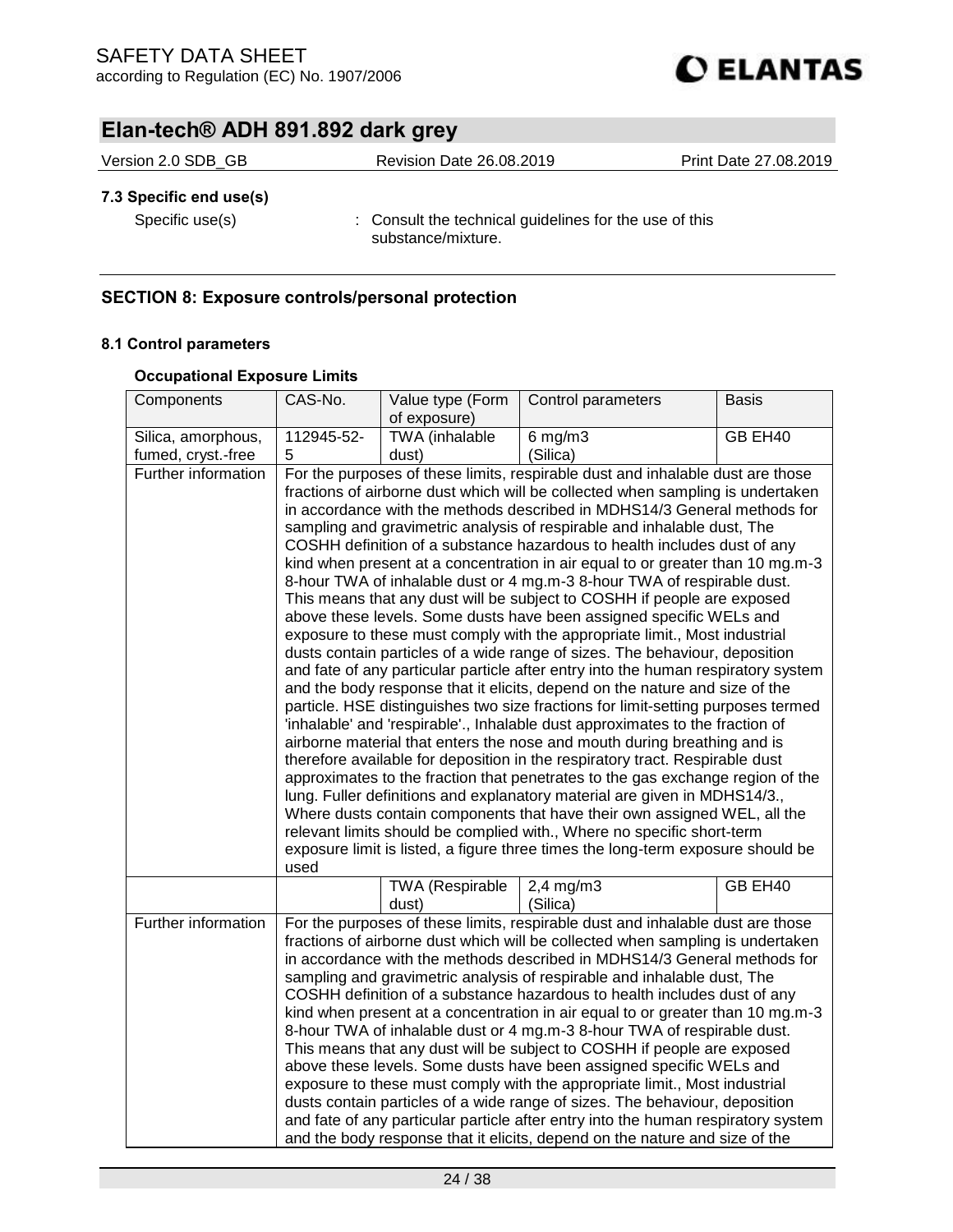

| particle. HSE distinguishes two size fractions for limit-setting purposes termed<br>'inhalable' and 'respirable'., Inhalable dust approximates to the fraction of<br>airborne material that enters the nose and mouth during breathing and is<br>therefore available for deposition in the respiratory tract. Respirable dust                                                                                                                                                                                                                                                                                                                                                                                                             |
|-------------------------------------------------------------------------------------------------------------------------------------------------------------------------------------------------------------------------------------------------------------------------------------------------------------------------------------------------------------------------------------------------------------------------------------------------------------------------------------------------------------------------------------------------------------------------------------------------------------------------------------------------------------------------------------------------------------------------------------------|
| approximates to the fraction that penetrates to the gas exchange region of the<br>lung. Fuller definitions and explanatory material are given in MDHS14/3.,<br>Where dusts contain components that have their own assigned WEL, all the<br>relevant limits should be complied with., Where no specific short-term<br>exposure limit is listed, a figure three times the long-term exposure should be<br>used                                                                                                                                                                                                                                                                                                                              |
| Derived No Effect Level (DNEL) according to Regulation (EC) No. 1907/2006:                                                                                                                                                                                                                                                                                                                                                                                                                                                                                                                                                                                                                                                                |
| End Use: Workers<br>Phenol, 4,4'-(1-<br>methylethylidene)bis-, polymer<br>Exposure routes: Oral<br>with N,N'-bis(2-aminoethyl)-<br>Potential health effects: Long-term systemic effects<br>1,2-ethanediamine and<br>Value: 0,529 mg/m3<br>(chloromethyl) oxirane<br>End Use: Workers<br><b>Exposure routes: Dermal</b><br>Potential health effects: Long-term systemic effects                                                                                                                                                                                                                                                                                                                                                            |
| Value: 0,6 mg/kg<br>: End Use: Workers<br>Silica, amorphous, fumed,<br>cryst.-free<br>Exposure routes: Inhalation<br>Potential health effects: Long-term local effects<br>Value: 4 mg/m3                                                                                                                                                                                                                                                                                                                                                                                                                                                                                                                                                  |
| End Use: Workers<br>Amines, polyethylenepoly-,<br>t.<br>triethylenetetramine fraction<br>Exposure routes: Skin contact<br>Potential health effects: Long-term systemic effects<br>Value: 0,57 mg/kg<br>End Use: Workers<br>Exposure routes: Inhalation<br>Potential health effects: Long-term systemic effects<br>Value: 1 mg/m3<br>End Use: Consumer use<br>Exposure routes: Skin contact<br>Potential health effects: Long-term systemic effects<br>Value: 0,25 mg/kg<br><b>End Use: Consumers</b><br>Exposure routes: Inhalation<br>Potential health effects: Long-term systemic effects<br>Value: 0,29 mg/m3<br>End Use: Workers<br>Exposure routes: Inhalation<br>Potential health effects: Short-term exposure<br>Value: 5380 mg/m3 |
| Predicted No Effect Concentration (PNEC) according to Regulation (EC) No. 1907/2006:<br>: Fresh water<br>Phenol, 4,4'-(1-<br>Value: 0 mg/l<br>methylethylidene)bis-, polymer<br>with N,N'-bis(2-aminoethyl)-<br>1,2-ethanediamine and                                                                                                                                                                                                                                                                                                                                                                                                                                                                                                     |
| (chloromethyl) oxirane                                                                                                                                                                                                                                                                                                                                                                                                                                                                                                                                                                                                                                                                                                                    |
| Marine water                                                                                                                                                                                                                                                                                                                                                                                                                                                                                                                                                                                                                                                                                                                              |
| Value: 0 mg/l<br>Sewage treatment plant                                                                                                                                                                                                                                                                                                                                                                                                                                                                                                                                                                                                                                                                                                   |
| 25/38                                                                                                                                                                                                                                                                                                                                                                                                                                                                                                                                                                                                                                                                                                                                     |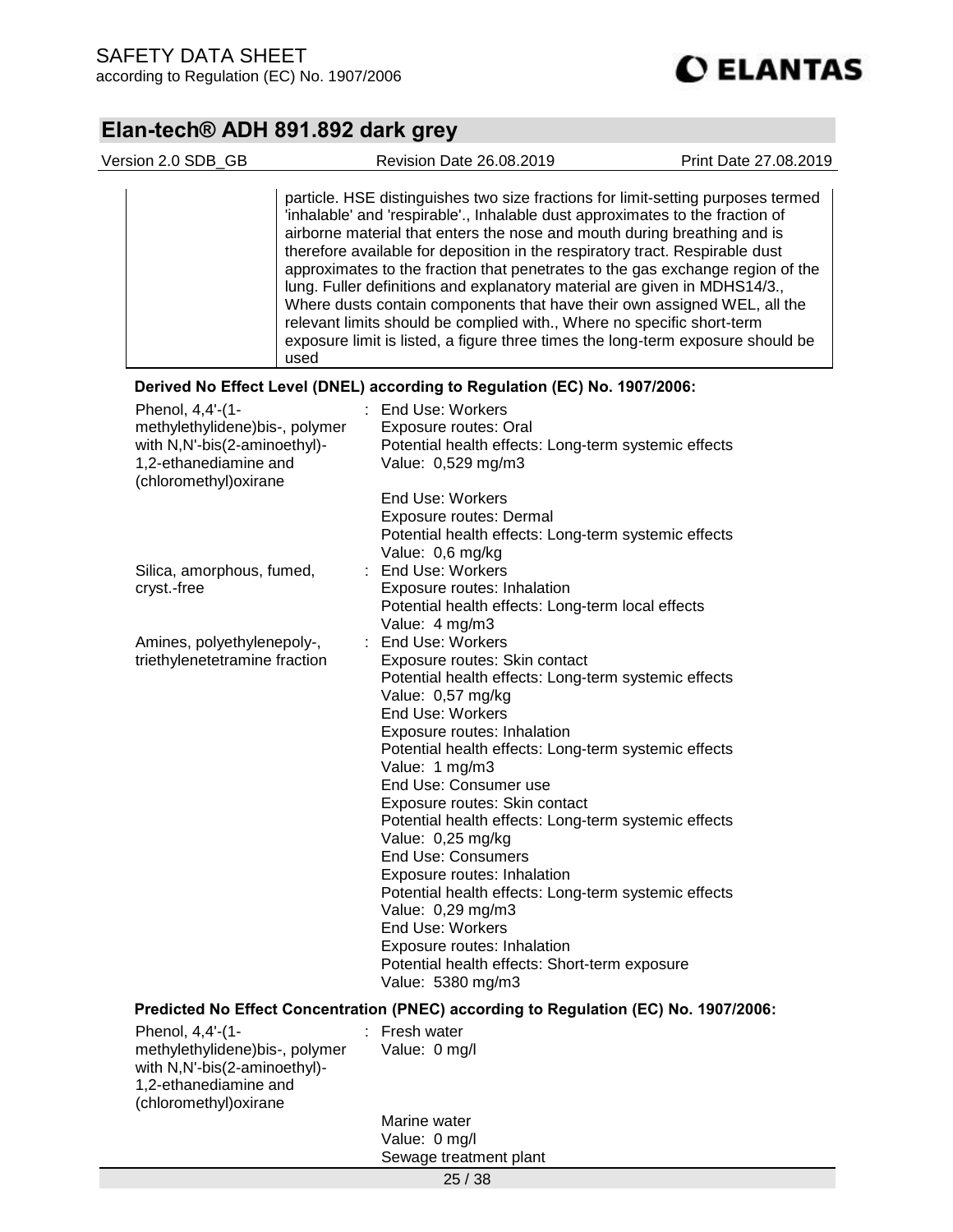

| Version 2.0 SDB_GB                                                                                                   | <b>Revision Date 26.08.2019</b>                                                                                                                                                                                                                                                                                                                         | Print Date 27.08.2019 |
|----------------------------------------------------------------------------------------------------------------------|---------------------------------------------------------------------------------------------------------------------------------------------------------------------------------------------------------------------------------------------------------------------------------------------------------------------------------------------------------|-----------------------|
| Amines, polyethylenepoly-,<br>triethylenetetramine fraction                                                          | Value: 1 mg/l<br>Fresh water sediment<br>Value: 0,002 mg/l<br>Marine sediment<br>Value: 0 mg/l<br>Soil<br>Value: 0 mg/l<br>Sewage treatment plant<br>Value: 4,25 mg/l<br>Fresh water<br>Value: 0,135 mg/l<br>Fresh water sediment<br>Value: 2,08 mg/kg<br>Marine water<br>Value: 0,0027 mg/l<br>Marine sediment<br>Value: 0,123 mg/kg<br>Soil           |                       |
| 3-aminomethyl-3,5,5-<br>trimethylcyclohexylamine<br>8.2 Exposure controls                                            | Value: 1,67 mg/kg<br>Intermittent releases<br>Value: 0,2 mg/l<br>: Fresh water<br>Value: 0,06 mg/l<br>Marine water<br>Value: 0,006 mg/l<br>Intermittent releases<br>Value: 0,23 mg/l<br>Fresh water sediment<br>Value: 5,784 mg/kg<br>Marine sediment<br>Value: 0,578 mg/kg<br>Sewage treatment plant<br>Value: 3,18 mg/l<br>Soil<br>Value: 1,121 mg/kg |                       |
|                                                                                                                      |                                                                                                                                                                                                                                                                                                                                                         |                       |
| <b>Engineering measures</b><br>Effective exhaust ventilation system<br>effective ventilation in all processing areas |                                                                                                                                                                                                                                                                                                                                                         |                       |
| Personal protective equipment                                                                                        |                                                                                                                                                                                                                                                                                                                                                         |                       |
| Eye protection<br>÷.                                                                                                 | Safety glasses with side-shields conforming to EN166<br>Do not wear contact lenses.                                                                                                                                                                                                                                                                     |                       |

| Ensure that eyewash stations and safety showers are close to |
|--------------------------------------------------------------|
| the workstation location.                                    |

| Hand protection<br>Material | : Protective gloves complying with EN 374.                                                            |
|-----------------------------|-------------------------------------------------------------------------------------------------------|
| Skin and body protection    | : Protective suit                                                                                     |
| Respiratory protection      | : Use respirator when performing operations involving potential<br>exposure to vapour of the product. |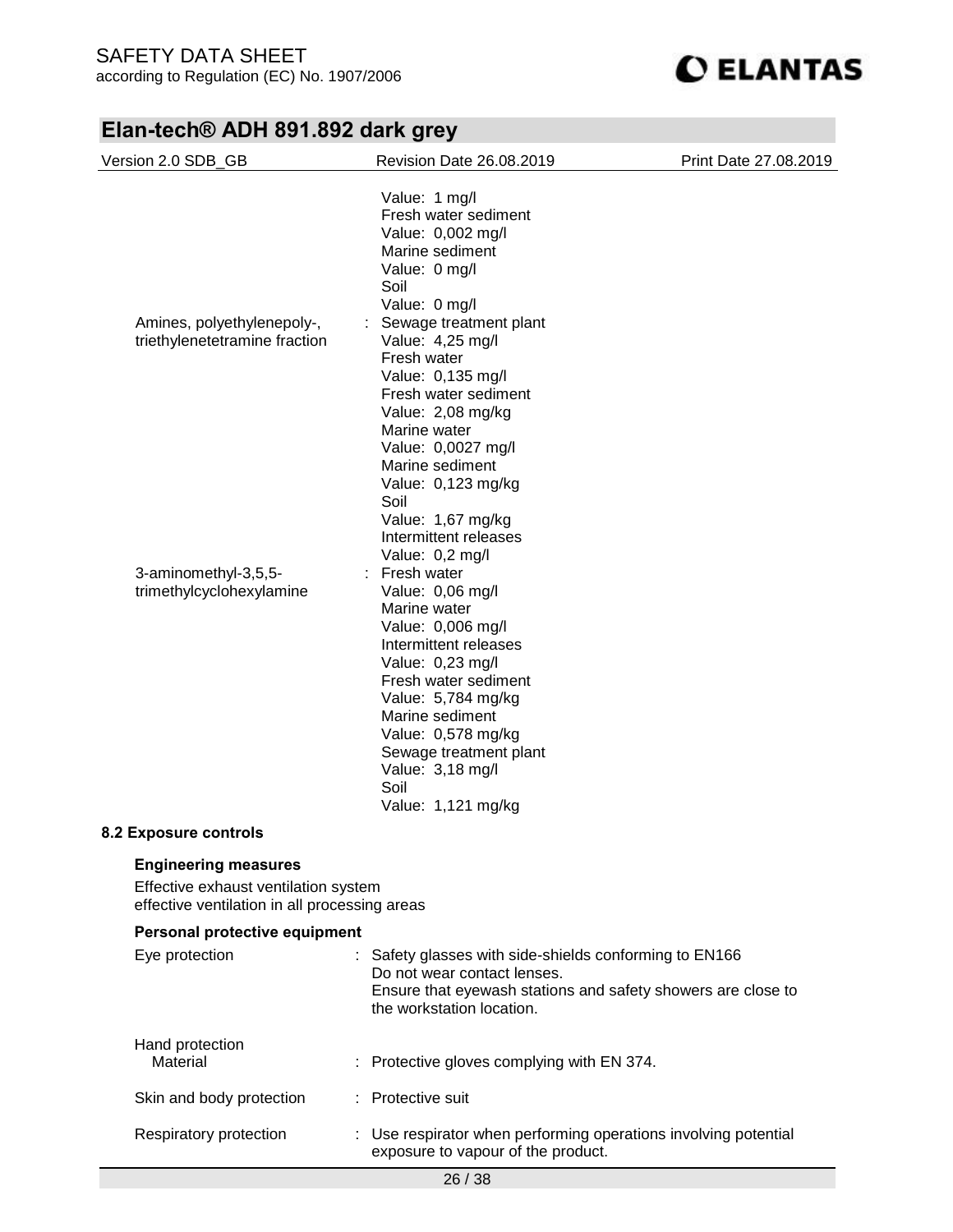

| Version 2.0 SDB_GB  | <b>Revision Date 26.08.2019</b>                                                                                                                                                                                                                                                                                              | Print Date 27,08,2019 |
|---------------------|------------------------------------------------------------------------------------------------------------------------------------------------------------------------------------------------------------------------------------------------------------------------------------------------------------------------------|-----------------------|
|                     | The filter class for the respirator must be suitable for the<br>maximum expected contaminant concentration<br>(gas/vapour/aerosol/particulates) that may arise when<br>handling the product. If this concentration is exceeded, self-<br>contained breathing apparatus must be used.<br>Equipment should conform to EN 14387 |                       |
| Protective measures | : Avoid contact with skin.<br>Wear suitable protective equipment.                                                                                                                                                                                                                                                            |                       |

### **SECTION 9: Physical and chemical properties**

### **9.1 Information on basic physical and chemical properties**

| Appearance                                      |    | liquid             |
|-------------------------------------------------|----|--------------------|
| Colour                                          | t  | black              |
| Odour                                           |    | ammoniacal         |
| <b>Odour Threshold</b>                          | t  | not determined     |
| рH                                              |    | not determined     |
| Melting point/freezing point                    | ÷  | Not applicable     |
| Boiling point/boiling range                     | ÷  | $>$ 150 °C         |
| Flash point                                     | t  | 100 °C             |
| Evaporation rate                                | t  | not determined     |
| Upper explosion limit                           | ÷  | Not applicable     |
| Lower explosion limit                           | İ  | Not applicable     |
| Vapour pressure                                 | t  | Not applicable     |
| Relative vapour density                         | ÷  | not determined     |
| Density                                         | t  | 0,98 g/cm3 (25 °C) |
| <b>Bulk density</b>                             |    | not determined     |
| Solubility(ies)<br>Solubility in other solvents | t. | not determined     |
| Partition coefficient: n-<br>octanol/water      | t  | No data available  |
| Ignition temperature                            | ÷  | Not applicable     |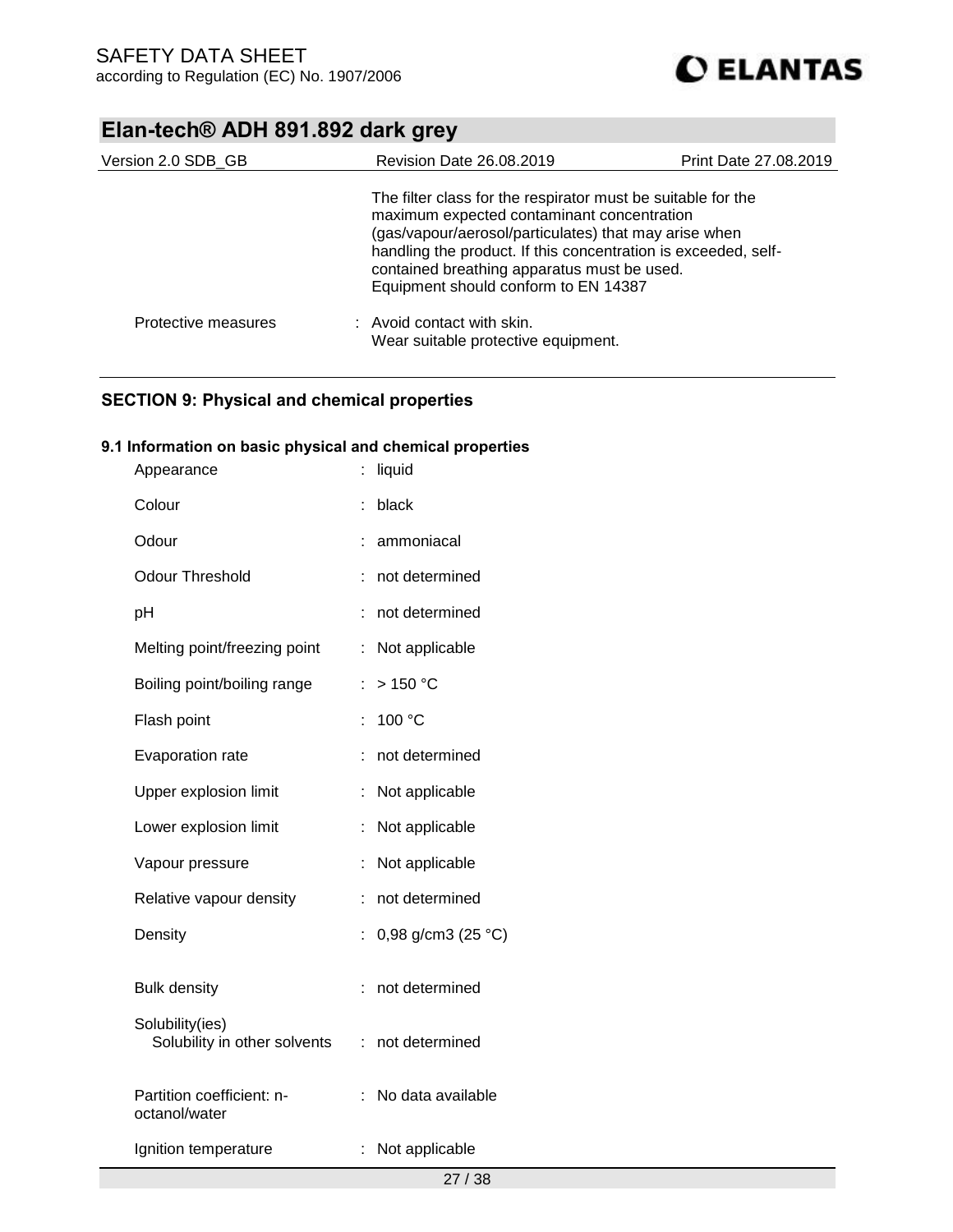

| Version 2.0 SDB_GB              | <b>Revision Date 26.08.2019</b>     | Print Date 27,08,2019 |
|---------------------------------|-------------------------------------|-----------------------|
|                                 |                                     |                       |
| Auto-ignition temperature       | : Not applicable                    |                       |
| Thermal decomposition           | : Method: No data available         |                       |
| Viscosity<br>Viscosity, dynamic | : $300.000 - 450.000$ mPa.s (25 °C) |                       |
| Viscosity, kinematic            | $:$ not determined                  |                       |
| Explosive properties            | : Not applicable                    |                       |
| Oxidizing properties            | : Not applicable                    |                       |
| 9.2 Other information           |                                     |                       |
| Surface tension                 | : not determined                    |                       |
| Sublimation point               | Not applicable                      |                       |

### **SECTION 10: Stability and reactivity**

#### **10.1 Reactivity**

Stable under recommended storage conditions.

#### **10.2 Chemical stability**

No decomposition if stored and applied as directed.

#### **10.3 Possibility of hazardous reactions**

| Hazardous reactions | : Reacts with the following substances: |
|---------------------|-----------------------------------------|
|                     | Acids                                   |
|                     | Strong oxidizing agents                 |

#### **10.4 Conditions to avoid**

| Conditions to avoid |  | No decomposition if used as directed. |
|---------------------|--|---------------------------------------|
|---------------------|--|---------------------------------------|

#### **10.5 Incompatible materials**

| Materials to avoid | $\therefore$ Strong acids |
|--------------------|---------------------------|
|                    | Strong oxidizing agents   |

#### **10.6 Hazardous decomposition products**

| Hazardous decomposition | : This product may release the following: |
|-------------------------|-------------------------------------------|
| products                | Nitrogen oxides (NOx)                     |
|                         | Carbon monoxide                           |
|                         | Carbon dioxide (CO2)                      |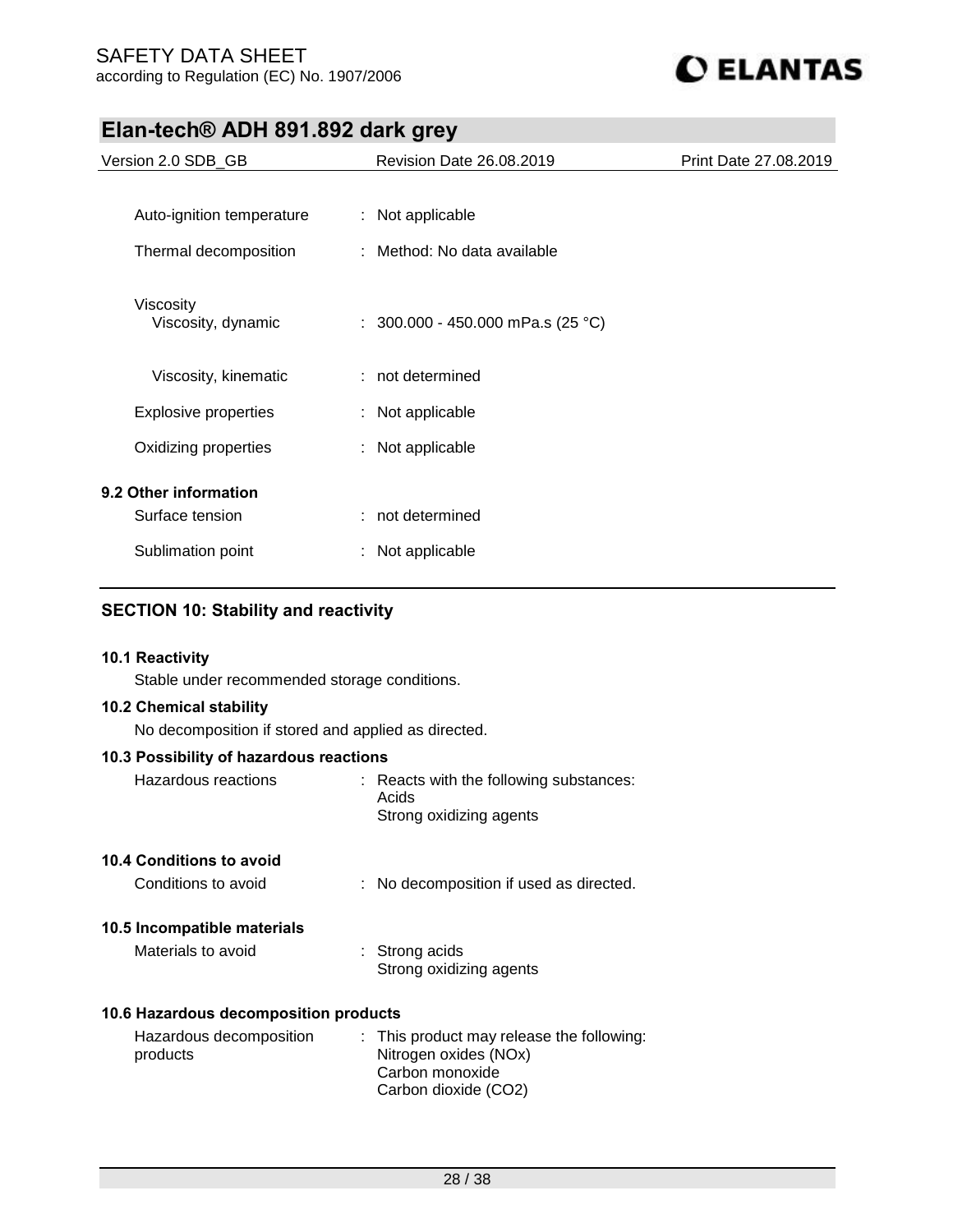

Version 2.0 SDB\_GB Revision Date 26.08.2019 Print Date 27.08.2019

### **SECTION 11: Toxicological information**

#### **11.1 Information on toxicological effects**

#### **Acute toxicity**

**Product:**

| Acute oral toxicity                                  | : Acute toxicity estimate : 1.182 mg/kg<br>Method: Calculation method                                                  |
|------------------------------------------------------|------------------------------------------------------------------------------------------------------------------------|
| Acute inhalation toxicity                            | : Acute toxicity estimate : $> 20$ mg/l<br>Exposure time: 4 h<br>Test atmosphere: vapour<br>Method: Calculation method |
| Acute dermal toxicity                                | $:$ Remarks: No data available                                                                                         |
| Acute toxicity (other routes of :<br>administration) | Remarks: No data available                                                                                             |

#### **Components:**

### **Phenol, 4,4'-(1-methylethylidene)bis-, polymer with N,N'-bis(2-aminoethyl)-1,2-ethanediamine and (chloromethyl)oxirane:**

| Acute oral toxicity | : LD50 (Rat, female): $>$ 300 mg/kg |
|---------------------|-------------------------------------|
|                     | Method: OECD Test Guideline 420     |
|                     | GLP: yes                            |
|                     |                                     |

### **Amines, polyethylenepoly-, triethylenetetramine fraction:**

| Acute oral toxicity   | : LD50 (Rat, male and female): $1.716$ mg/kg<br>Method: OECD Test Guideline 401<br>GLP: yes    |
|-----------------------|------------------------------------------------------------------------------------------------|
| Acute dermal toxicity | : LD50 (Rabbit, male and female): $1.465$ mg/kg<br>Method: OECD Test Guideline 402<br>GLP: yes |

#### **3-aminomethyl-3,5,5-trimethylcyclohexylamine:**

| Acute oral toxicity   | : Acute toxicity estimate : $500.0$ mg/kg<br>Method: Converted acute toxicity point estimate          |
|-----------------------|-------------------------------------------------------------------------------------------------------|
| Acute dermal toxicity | $\therefore$ Acute toxicity estimate : 1.100 mg/kg<br>Method: Converted acute toxicity point estimate |

#### **Skin corrosion/irritation**

#### **Product:**

Remarks: No data available

#### **Components:**

**Phenol, 4,4'-(1-methylethylidene)bis-, polymer with N,N'-bis(2-aminoethyl)-1,2-ethanediamine and (chloromethyl)oxirane:**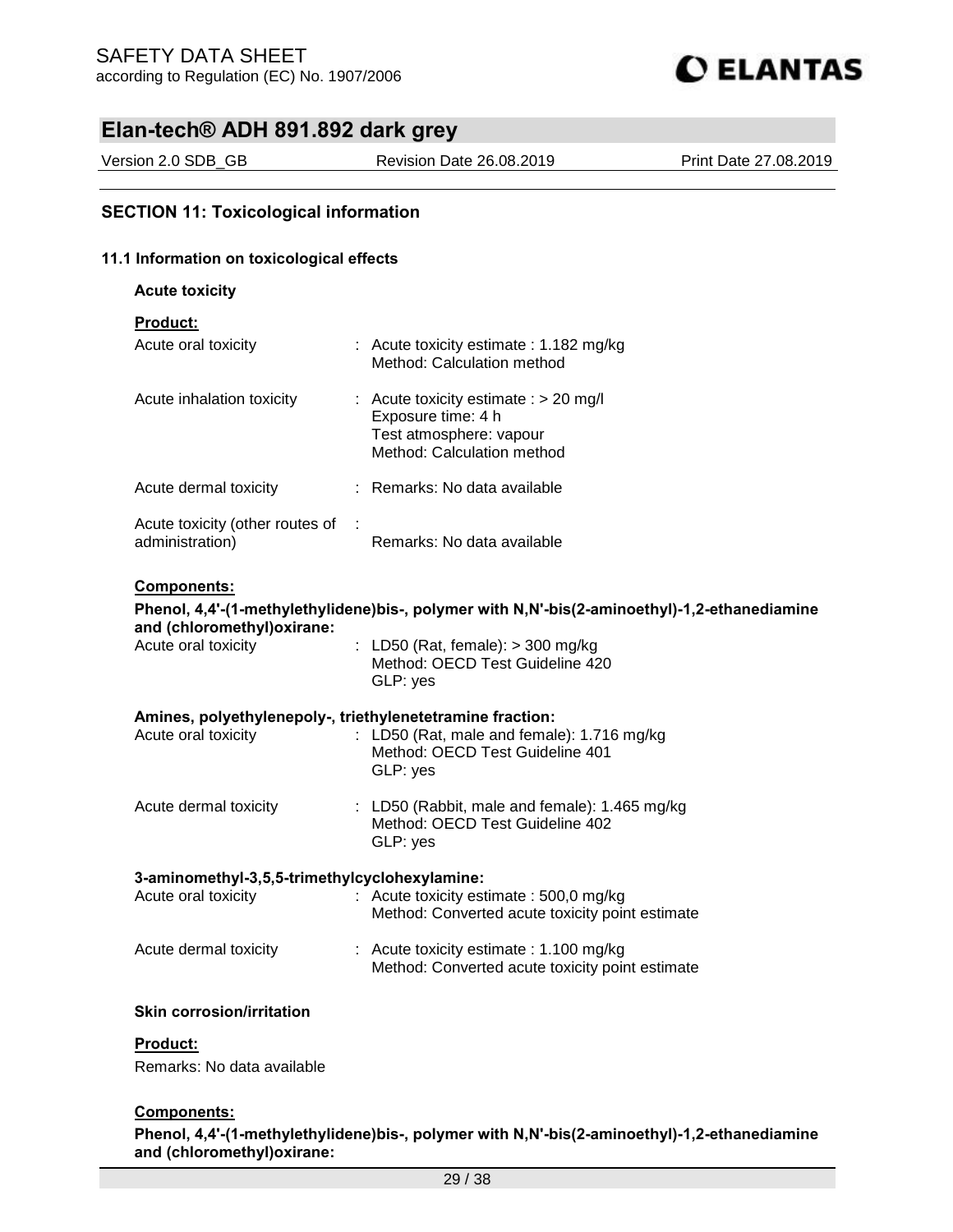

Version 2.0 SDB\_GB Revision Date 26.08.2019 Print Date 27.08.2019

Species: reconstructed human epidermis (RhE) Assessment: Causes burns. Method: OECD Test Guideline 439 Result: Corrosive to skin GLP: yes Test substance: Read-across (Analogy)

#### **Amines, polyethylenepoly-, triethylenetetramine fraction:**

Species: Rabbit Method: OECD Test Guideline 404 Result: Corrosive GLP: yes

#### **Serious eye damage/eye irritation**

#### **Product:**

Remarks: No data available

#### **Components:**

#### **Phenol, 4,4'-(1-methylethylidene)bis-, polymer with N,N'-bis(2-aminoethyl)-1,2-ethanediamine and (chloromethyl)oxirane:**

Species: Rabbit Assessment: Risk of serious damage to eyes. Method: OECD Test Guideline 405 Result: Corrosive to eyes GLP: yes

#### **Amines, polyethylenepoly-, triethylenetetramine fraction:**

Species: Rabbit Method: OECD Test Guideline 405 Result: Risk of serious damage to eyes. GLP: yes

#### **Respiratory or skin sensitisation**

#### **Product:**

Remarks: No data available

#### **Components:**

#### **Phenol, 4,4'-(1-methylethylidene)bis-, polymer with N,N'-bis(2-aminoethyl)-1,2-ethanediamine and (chloromethyl)oxirane:**

Test Type: Local lymph node assay (LLNA) Species: Mouse Assessment: The product is a skin sensitiser, sub-category 1A. Method: OECD Test Guideline 429 Result: Causes sensitisation. GLP: yes

#### **Amines, polyethylenepoly-, triethylenetetramine fraction:**

Test Type: Buehler Test Species: Guinea pig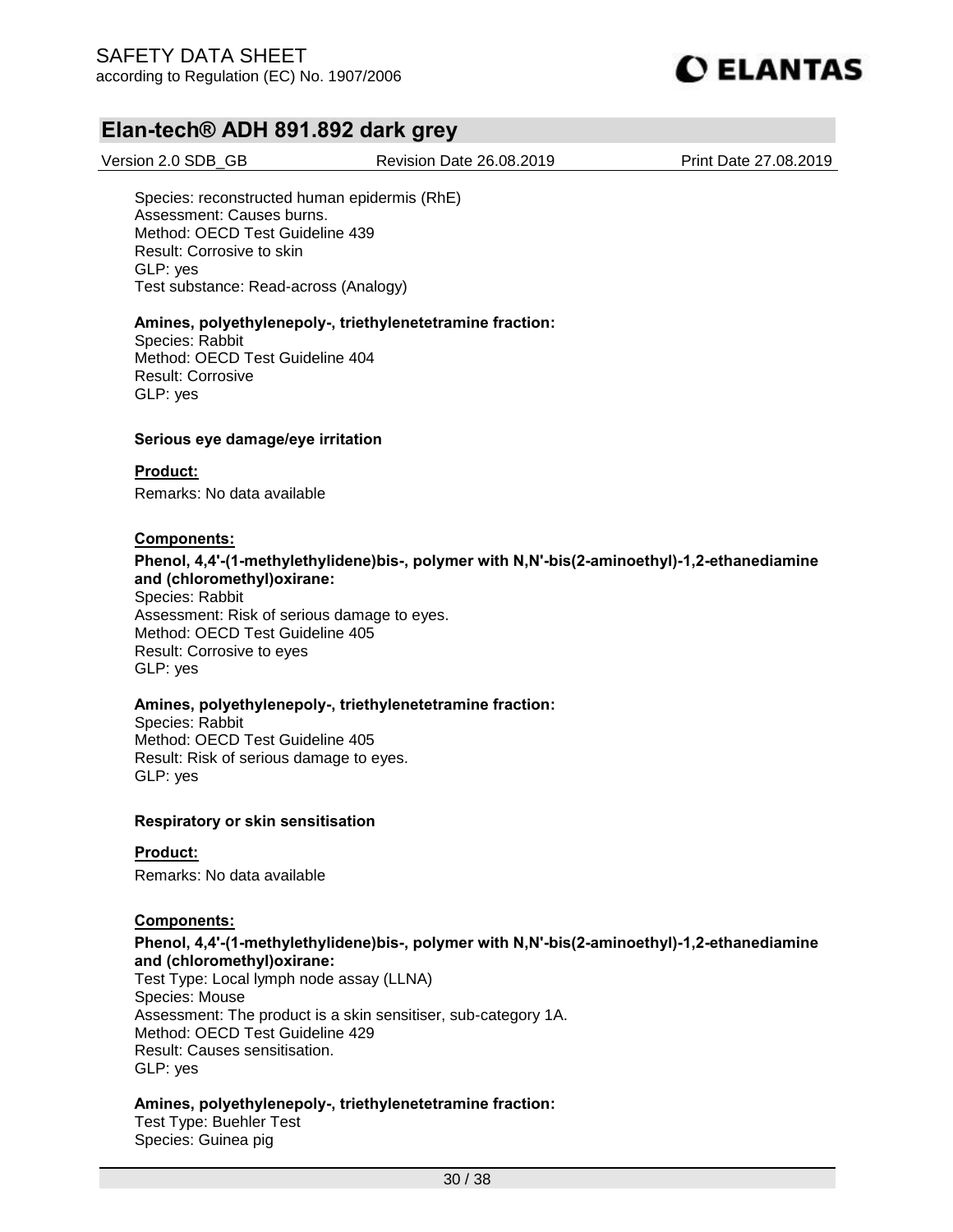

Version 2.0 SDB\_GB Revision Date 26.08.2019 Print Date 27.08.2019

Method: OECD Test Guideline 406 Result: May cause sensitisation by skin contact. GLP: yes

#### **Germ cell mutagenicity**

#### **Components:**

**Phenol, 4,4'-(1-methylethylidene)bis-, polymer with N,N'-bis(2-aminoethyl)-1,2-ethanediamine and (chloromethyl)oxirane:**

: Test Type: Ames test Test species: Salmonella typhimurium Metabolic activation: with and without metabolic activation Method: OECD Test Guideline 471 Result: negative GLP: yes

#### **Carcinogenicity**

#### **Product:**

Remarks: No data available

#### **Reproductive toxicity**

#### **Product:**

| Effects on fertility             | : Remarks: No data available                               |
|----------------------------------|------------------------------------------------------------|
|                                  | Remarks: No data available                                 |
| Effects on foetal<br>development | : Remarks: No data available<br>Remarks: No data available |

#### **Components:**

**Phenol, 4,4'-(1-methylethylidene)bis-, polymer with N,N'-bis(2-aminoethyl)-1,2-ethanediamine and (chloromethyl)oxirane:** Effects on foetal development : Test Type: reproductive and developmental toxicity study Species: Rat, male and female Strain: wistar Application Route: Oral General Toxicity Maternal: No observed adverse effect level: 60 mg/kg body weight Teratogenicity: No observed adverse effect level F1: 60 mg/kg body weight Developmental Toxicity: No observed adverse effect level F1: 60 mg/kg body weight Embryo-foetal toxicity: No observed adverse effect level F1: 60 mg/kg body weight Method: OECD Test Guideline 422 GLP: yes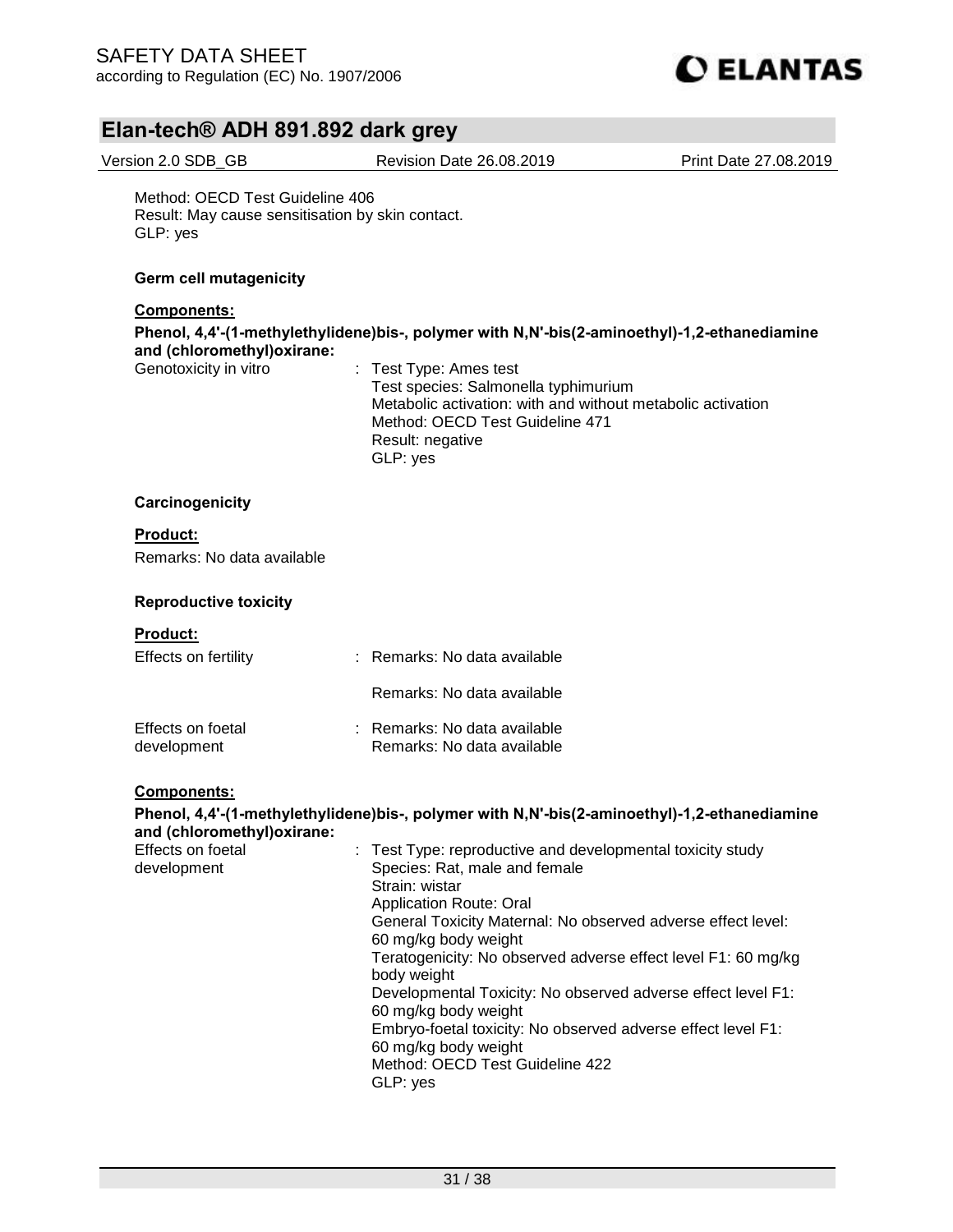

Version 2.0 SDB\_GB Revision Date 26.08.2019 Print Date 27.08.2019

#### **STOT - single exposure**

**STOT - repeated exposure**

**Repeated dose toxicity**

**Product:**

Remarks: No data available

#### **Components:**

**Phenol, 4,4'-(1-methylethylidene)bis-, polymer with N,N'-bis(2-aminoethyl)-1,2-ethanediamine and (chloromethyl)oxirane:**  Species: Rat, male and female NOAEL: 60 mg/kg Application Route: Oral Method: OECD Test Guideline 422 GLP: yes

#### **Aspiration toxicity**

#### **Components:**

**3-aminomethyl-3,5,5-trimethylcyclohexylamine:**  No aspiration toxicity classification

#### **Further information**

**Product:** Remarks: No data available

#### **SECTION 12: Ecological information**

#### **12.1 Toxicity**

| <b>Product:</b>                                        |                              |
|--------------------------------------------------------|------------------------------|
| Toxicity to fish                                       | : Remarks: No data available |
| Toxicity to daphnia and other<br>aquatic invertebrates | : Remarks: No data available |

**Components:** 

**Phenol, 4,4'-(1-methylethylidene)bis-, polymer with N,N'-bis(2-aminoethyl)-1,2-ethanediamine and (chloromethyl)oxirane:** 

| Toxicity to fish                                       | : LL50 (Oncorhynchus mykiss (rainbow trout)): $> 0.16$ mg/l<br>Exposure time: 96 h<br>Test Type: semi-static test<br>Method: OECD Test Guideline 203<br>GLP: yes |
|--------------------------------------------------------|------------------------------------------------------------------------------------------------------------------------------------------------------------------|
| Toxicity to daphnia and other<br>aquatic invertebrates | : EL50 (Daphnia magna (Water flea)): $1.7 \text{ mg/l}$<br>Exposure time: 48 h                                                                                   |
|                                                        |                                                                                                                                                                  |

32 / 38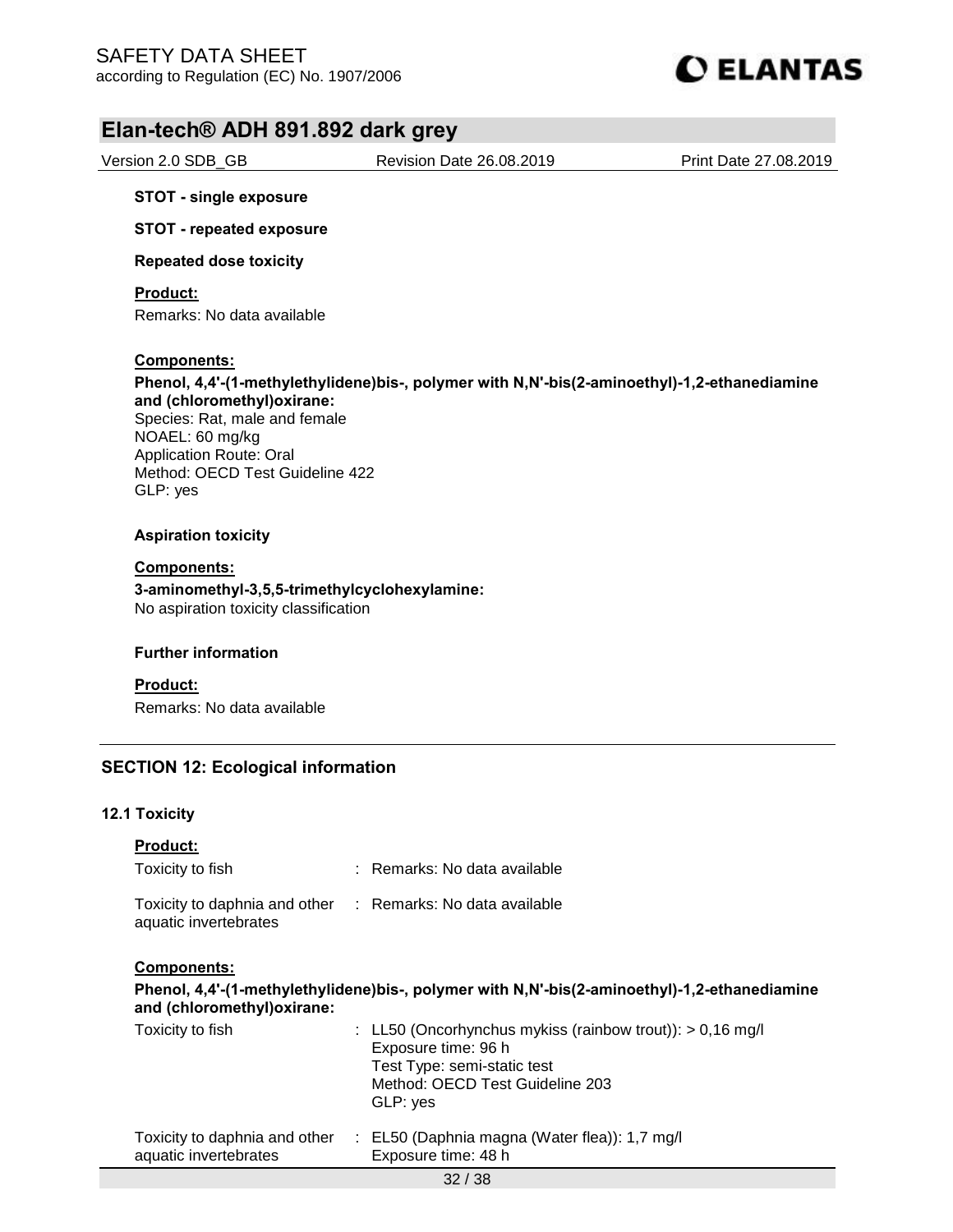**CELANTAS** 

## **Elan-tech® ADH 891.892 dark grey**

| Version 2.0 SDB_GB                                                           | Revision Date 26.08.2019                                                                                                                                                        | Print Date 27.08.2019 |
|------------------------------------------------------------------------------|---------------------------------------------------------------------------------------------------------------------------------------------------------------------------------|-----------------------|
|                                                                              | Test Type: static test<br>Method: OECD Test Guideline 202<br>GLP: yes                                                                                                           |                       |
| Toxicity to algae                                                            | : ErL50 (Pseudokirchneriella subcapitata (green algae)): 0,31<br>mg/l<br>Exposure time: 72 h<br>Test Type: semi-static test<br>Method: OECD Test Guideline 201<br>GLP: yes      |                       |
| Toxicity to bacteria                                                         | : (activated sludge): $> 100$ mg/l<br>Exposure time: 3 h<br>Test Type: Respiration inhibition<br>Method: OECD Test Guideline 209<br>GLP: yes                                    |                       |
| Amines, polyethylenepoly-, triethylenetetramine fraction:                    |                                                                                                                                                                                 |                       |
| Toxicity to daphnia and other<br>aquatic invertebrates                       | : EC50 (Daphnia magna (Water flea)): 31,1 mg/l<br>Exposure time: 48 h<br>Test Type: static test<br>Method: Directive 67/548/EEC, Annex V, C.2.<br>GLP: yes                      |                       |
| Toxicity to algae                                                            | : ErC50 (Selenastrum capricornutum (green algae)): 20 mg/l<br>Exposure time: 72 h<br>Test Type: semi-static test<br>Method: OECD Test Guideline 201<br>GLP: yes                 |                       |
| 3-aminomethyl-3,5,5-trimethylcyclohexylamine:                                |                                                                                                                                                                                 |                       |
| Toxicity to fish                                                             | : LC50 (Leuciscus idus (Golden orfe)): 110 mg/l<br>Exposure time: 96 h<br>Test Type: semi-static test<br>Method: Directive 67/548/EEC, Annex V, C.1.<br>GLP: yes                |                       |
| Toxicity to daphnia and other<br>aquatic invertebrates                       | EC50 (Daphnia magna (Water flea)): 23 mg/l<br>Exposure time: 48 h<br>Test Type: static test<br>Method: OECD Test Guideline 202<br>GLP: yes                                      |                       |
| Toxicity to algae                                                            | ErC50 (Scenedesmus capricornutum (fresh water algae)): ><br>50 mg/l<br>Exposure time: 72 h<br>Test Type: static test<br>Method: Directive 67/548/EEC, Annex V, C.3.<br>GLP: yes |                       |
| Toxicity to daphnia and other<br>aquatic invertebrates<br>(Chronic toxicity) | NOEC: 3 mg/l<br>÷.<br>Exposure time: 21 d<br>Species: Daphnia magna (Water flea)<br>Test Type: semi-static test<br>33/38                                                        |                       |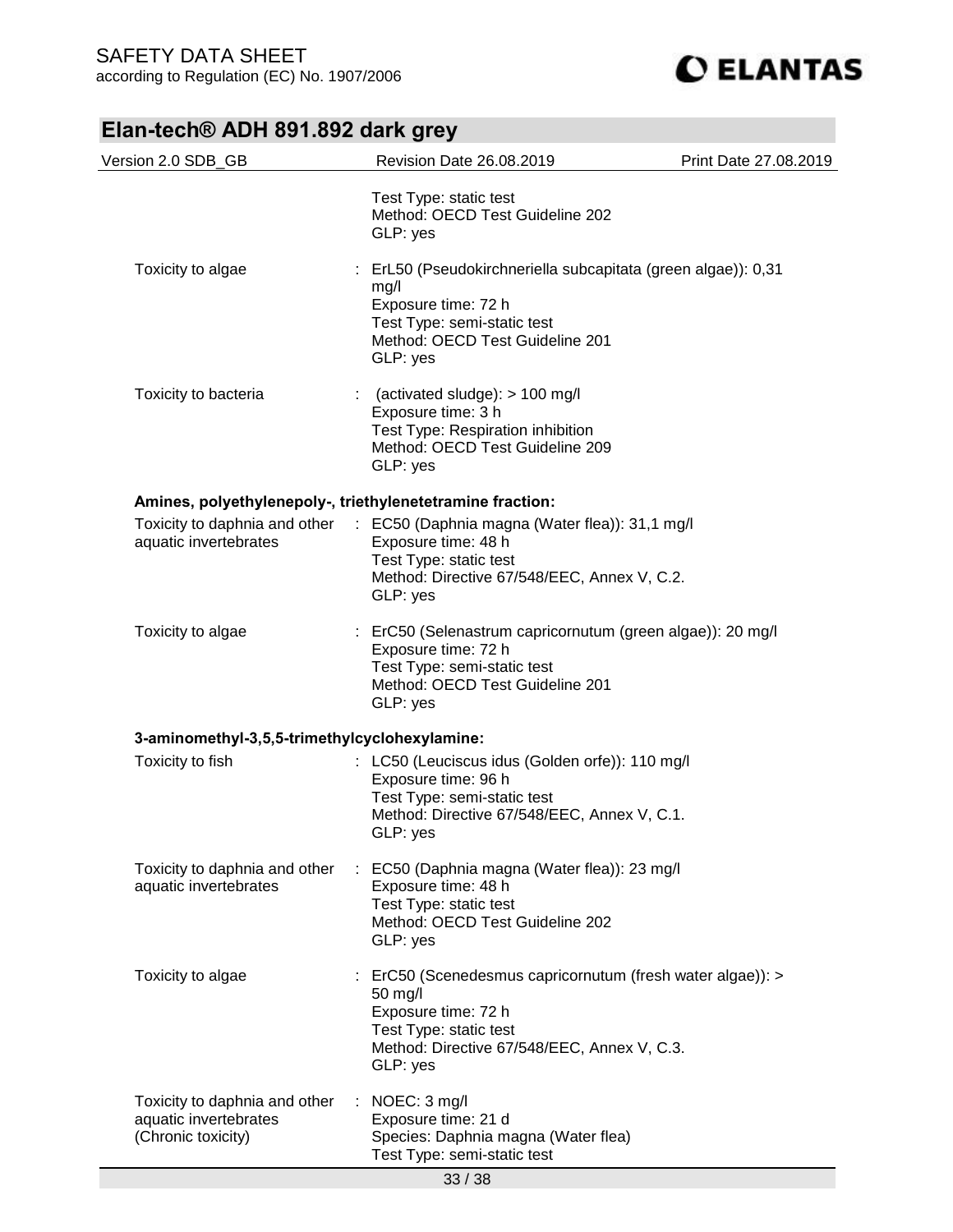

| $Lian-ictors$ $\approx$ $Lon \ 1.032$ $rad \ 1.032$ |                                                                                                                                                                                        |                       |
|-----------------------------------------------------|----------------------------------------------------------------------------------------------------------------------------------------------------------------------------------------|-----------------------|
| Version 2.0 SDB_GB                                  | Revision Date 26.08.2019                                                                                                                                                               | Print Date 27.08.2019 |
|                                                     | GLP: yes                                                                                                                                                                               |                       |
|                                                     |                                                                                                                                                                                        |                       |
| 12.2 Persistence and degradability                  |                                                                                                                                                                                        |                       |
| Product:                                            |                                                                                                                                                                                        |                       |
| Biodegradability                                    | : Remarks: No data available                                                                                                                                                           |                       |
| Physico-chemical<br>removability                    | : Remarks: No data available                                                                                                                                                           |                       |
| Components:                                         |                                                                                                                                                                                        |                       |
| and (chloromethyl) oxirane:                         | Phenol, 4,4'-(1-methylethylidene)bis-, polymer with N,N'-bis(2-aminoethyl)-1,2-ethanediamine                                                                                           |                       |
| Biodegradability                                    | : Test Type: aerobic<br>Inoculum: activated sludge<br>Result: Not readily biodegradable.<br>Biodegradation: 0 %<br>Exposure time: 28 d<br>Method: OECD Test Guideline 301B<br>GLP: yes |                       |
| 3-aminomethyl-3,5,5-trimethylcyclohexylamine:       |                                                                                                                                                                                        |                       |
| Biodegradability                                    | : Test Type: aerobic<br>Result: Not readily biodegradable.<br>Method: Directive 67/548/EEC Annex V, C.4.A.<br>GLP: yes                                                                 |                       |
| 12.3 Bioaccumulative potential                      |                                                                                                                                                                                        |                       |
| <b>Product:</b>                                     |                                                                                                                                                                                        |                       |
| <b>Bioaccumulation</b>                              | : Remarks: No data available                                                                                                                                                           |                       |
| <b>Components:</b>                                  |                                                                                                                                                                                        |                       |
| and (chloromethyl) oxirane:                         | Phenol, 4,4'-(1-methylethylidene)bis-, polymer with N,N'-bis(2-aminoethyl)-1,2-ethanediamine                                                                                           |                       |
| Partition coefficient: n-<br>octanol/water          | : $log Pow: 0,292 (20 - 25 °C)$<br>pH: 12<br>Method: OECD Test Guideline 117<br>GLP: yes                                                                                               |                       |
| 3-aminomethyl-3,5,5-trimethylcyclohexylamine:       |                                                                                                                                                                                        |                       |
| Partition coefficient: n-<br>octanol/water          | log Pow: 0,99<br>Method: OECD Test Guideline 107<br>GLP: yes                                                                                                                           |                       |
| 12.4 Mobility in soil                               |                                                                                                                                                                                        |                       |
| Components:                                         |                                                                                                                                                                                        |                       |

**Phenol, 4,4'-(1-methylethylidene)bis-, polymer with N,N'-bis(2-aminoethyl)-1,2-ethanediamine and (chloromethyl)oxirane:**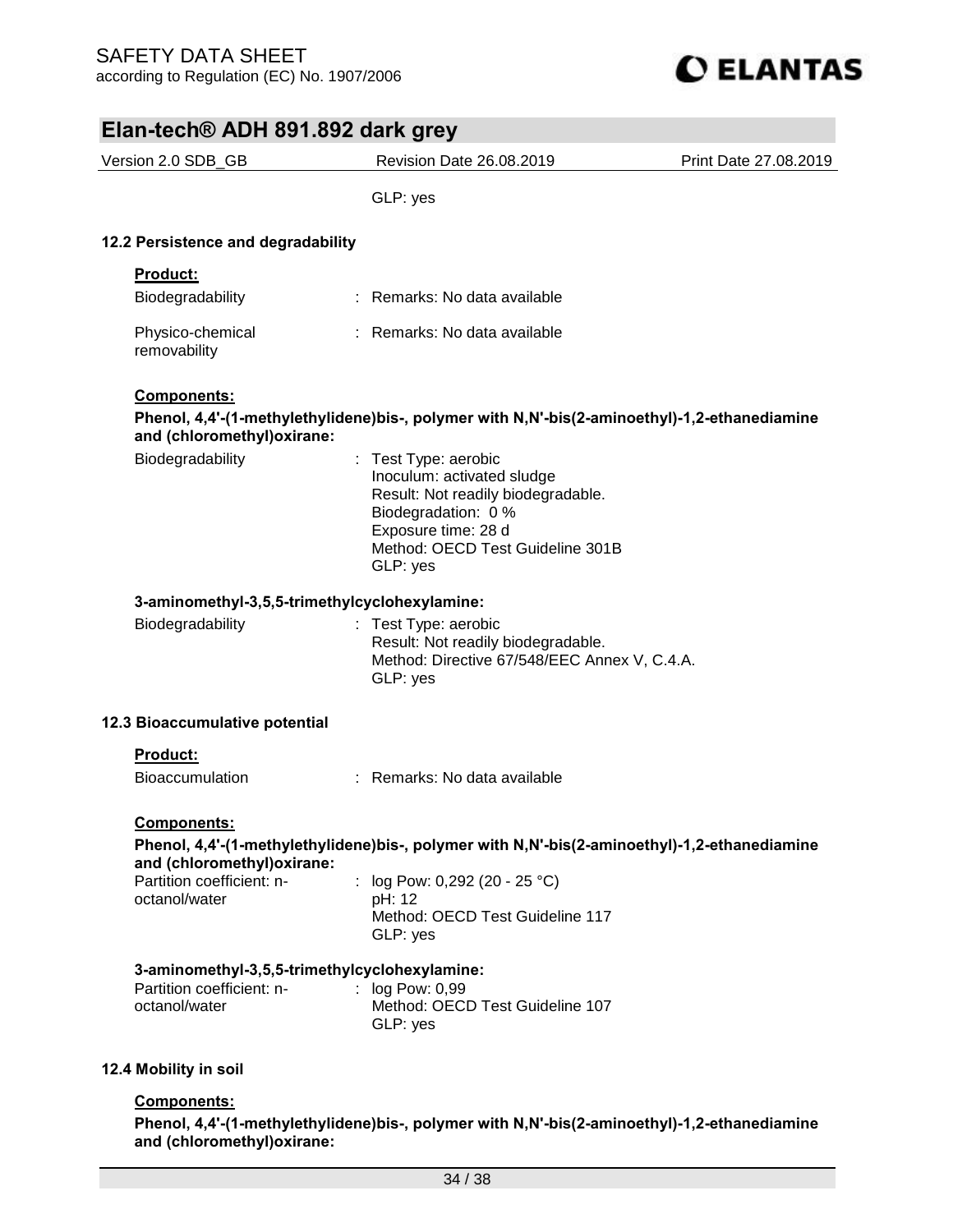

| Version 2.0 SDB_GB                               | Revision Date 26.08.2019                                                                                                                                                                                        | Print Date 27.08.2019 |
|--------------------------------------------------|-----------------------------------------------------------------------------------------------------------------------------------------------------------------------------------------------------------------|-----------------------|
| Distribution among<br>environmental compartments | $\pm$ Koc: 566Method: estimated                                                                                                                                                                                 |                       |
| 12.5 Results of PBT and vPvB assessment          |                                                                                                                                                                                                                 |                       |
| <b>Product:</b>                                  |                                                                                                                                                                                                                 |                       |
| Assessment                                       | : This substance/mixture contains no components considered<br>to be either persistent, bioaccumulative and toxic (PBT), or<br>very persistent and very bioaccumulative (vPvB) at levels of<br>$0.1\%$ or higher |                       |
| 12.6 Other adverse effects                       |                                                                                                                                                                                                                 |                       |
| <b>Product:</b>                                  |                                                                                                                                                                                                                 |                       |
| Additional ecological<br>information             | : Remarks: An environmental hazard cannot be excluded in the<br>event of unprofessional handling or disposal.                                                                                                   |                       |
|                                                  |                                                                                                                                                                                                                 |                       |

## **SECTION 13: Disposal considerations**

#### **13.1 Waste treatment methods**

| Product                | : In accordance with local and national regulations.<br>Container hazardous when empty.<br>Do not dispose of with domestic refuse.<br>Do not mix waste streams during collection. |
|------------------------|-----------------------------------------------------------------------------------------------------------------------------------------------------------------------------------|
| Contaminated packaging | : Empty containers should be taken to an approved waste<br>handling site for recycling or disposal.                                                                               |

### **SECTION 14: Transport information**

| 14.1 UN number               |                                                                                                             |
|------------------------------|-------------------------------------------------------------------------------------------------------------|
| <b>ADR/RID/ADN</b>           | : UN 2735                                                                                                   |
| <b>IMDG</b>                  | : UN 2735                                                                                                   |
| IATA                         | : UN 2735                                                                                                   |
| 14.2 UN proper shipping name |                                                                                                             |
| <b>ADR/RID/ADN</b>           | : AMINES, LIQUID, CORROSIVE, N.O.S.<br>(TRIETHYLENE GLYCOL DIAMINE, Reaction Product of<br>Badge with Teta) |
| <b>IMDG</b>                  | : AMINES, LIQUID, CORROSIVE, N.O.S.<br>(TRIETHYLENE GLYCOL DIAMINE, Reaction Product of<br>Badge with Teta) |
| IATA                         | : Amines, liquid, corrosive, n.o.s.<br>(TRIETHYLENE GLYCOL DIAMINE, Reaction Product of<br>Badge with Teta) |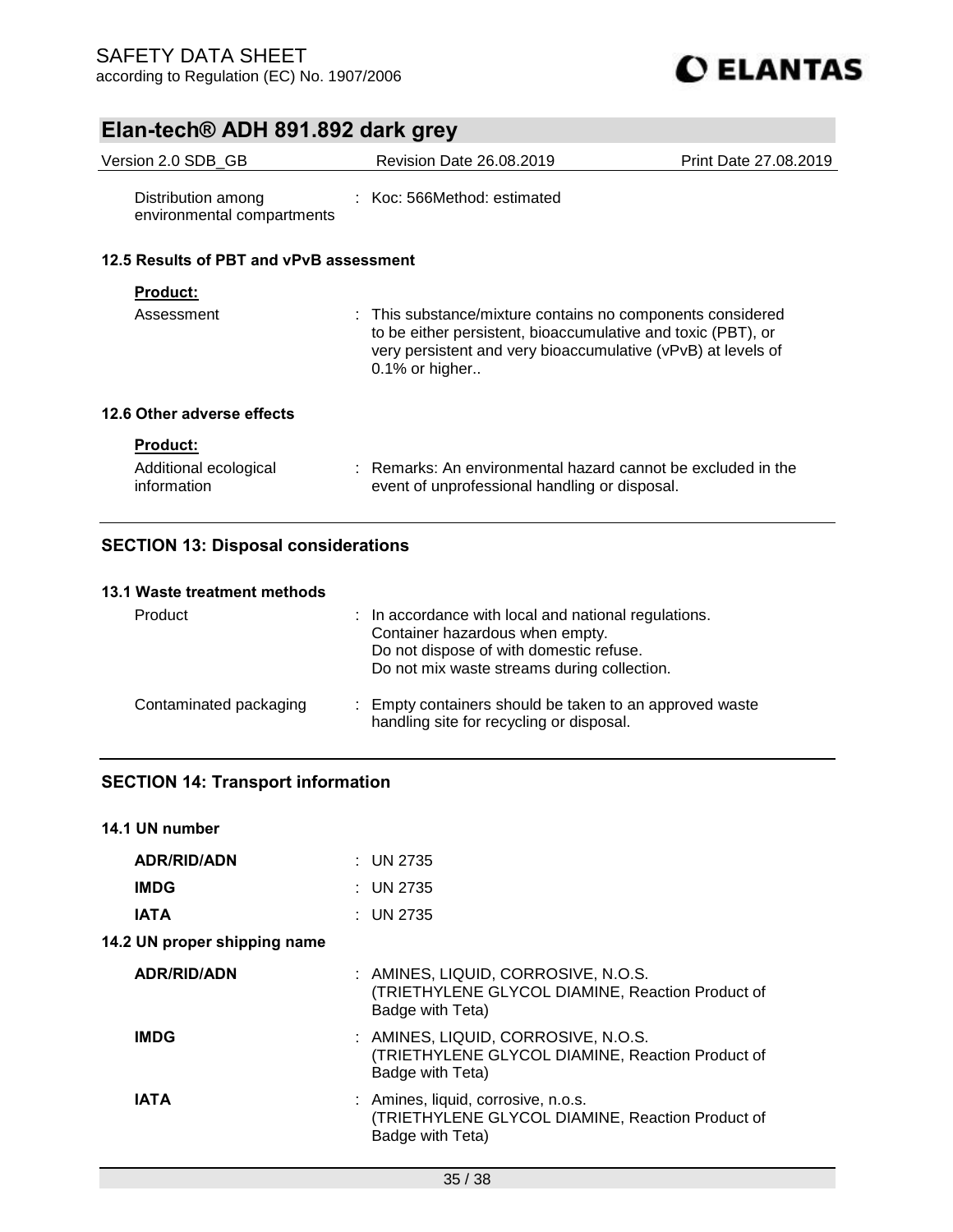

| Version 2.0 SDB_GB                                                                                                                                              |                                                  | Revision Date 26.08.2019                                                                                                                                                 | Print Date 27.08.2019 |
|-----------------------------------------------------------------------------------------------------------------------------------------------------------------|--------------------------------------------------|--------------------------------------------------------------------------------------------------------------------------------------------------------------------------|-----------------------|
| 14.3 Transport hazard class(es)                                                                                                                                 |                                                  |                                                                                                                                                                          |                       |
| <b>ADR/RID/ADN</b>                                                                                                                                              | : 8                                              |                                                                                                                                                                          |                       |
| <b>IMDG</b>                                                                                                                                                     | : 8                                              |                                                                                                                                                                          |                       |
| <b>IATA</b>                                                                                                                                                     | : 8                                              |                                                                                                                                                                          |                       |
| 14.4 Packing group                                                                                                                                              |                                                  |                                                                                                                                                                          |                       |
| <b>ADR/RID/ADN</b><br>Packing group<br><b>Classification Code</b><br><b>Hazard Identification Number</b><br>Labels<br>Tunnel restriction code<br><b>Remarks</b> | : III<br>: C7<br>$\therefore 80$<br>8<br>÷.<br>E |                                                                                                                                                                          |                       |
| <b>IMDG</b><br>Packing group<br>Labels<br>EmS Code<br>Remarks                                                                                                   | $\pm$ 111<br>8<br>$: F-A, S-B$                   | : IMDG Code segregation group 18 - Alkalis                                                                                                                               |                       |
| <b>IATA</b><br>Packing instruction (cargo<br>aircraft)<br>Packing instruction<br>(passenger aircraft)<br>Packing group<br>Labels                                | : 856<br>: 852<br>$\pm$ 111<br>: 8               |                                                                                                                                                                          |                       |
| <b>14.5 Environmental hazards</b>                                                                                                                               |                                                  |                                                                                                                                                                          |                       |
| <b>ADR/RID/ADN</b><br>Environmentally hazardous<br><b>IMDG</b><br>Marine pollutant                                                                              | : yes                                            |                                                                                                                                                                          |                       |
| <b>IATA</b><br>Environmentally hazardous                                                                                                                        | : yes<br>: yes                                   |                                                                                                                                                                          |                       |
| 14.6 Special precautions for user<br>Remarks                                                                                                                    | ÷                                                | The transport of dangerous goods, including their loading and<br>unloading, must be done by people who received the<br>necessary training required by Modal Regulations. |                       |

### **14.7 Transport in bulk according to Annex II of MARPOL 73/78 and the IBC Code**

Not applicable for product as supplied.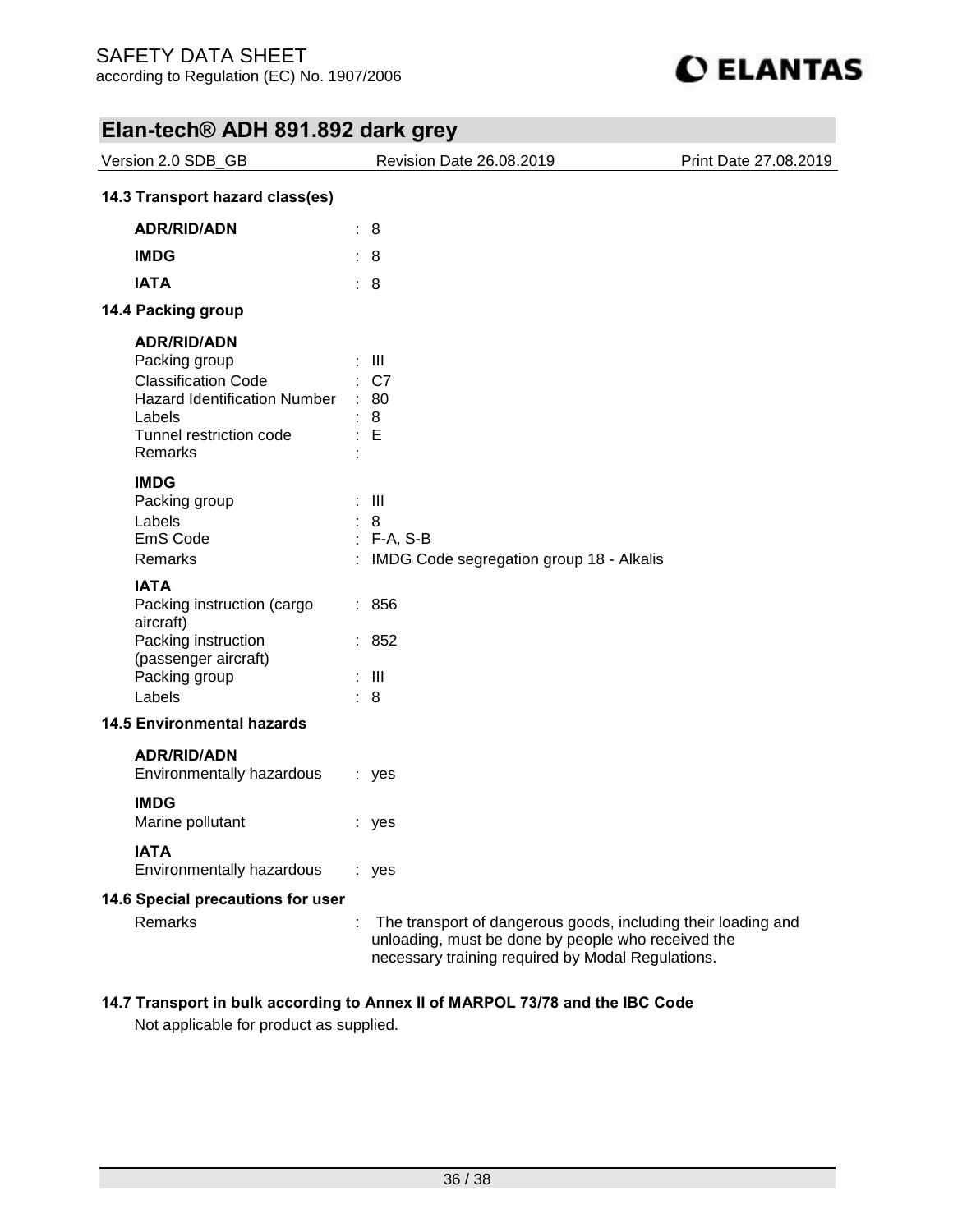# **C ELANTAS**

## **Elan-tech® ADH 891.892 dark grey**

Version 2.0 SDB\_GB Revision Date 26.08.2019 Print Date 27.08.2019

### **SECTION 15: Regulatory information**

| REACH - Restrictions on the manufacture, placing on<br>the market and use of certain dangerous substances,<br>preparations and articles (Annex XVII)       |                                                                                                                                                                                                                                                                 | 15.1 Safety, health and environmental regulations/legislation specific for the substance or mixture<br>: Not applicable |                                                                                                                              |                     |  |
|------------------------------------------------------------------------------------------------------------------------------------------------------------|-----------------------------------------------------------------------------------------------------------------------------------------------------------------------------------------------------------------------------------------------------------------|-------------------------------------------------------------------------------------------------------------------------|------------------------------------------------------------------------------------------------------------------------------|---------------------|--|
| REACH - Candidate List of Substances of Very High<br>Concern for Authorisation (Article 59).                                                               |                                                                                                                                                                                                                                                                 |                                                                                                                         | : This product does not contain<br>substances of very high concern<br>(Regulation (EC) No<br>1907/2006 (REACH), Article 57). |                     |  |
| REACH - List of substances subject to authorisation<br>(Annex XIV)                                                                                         |                                                                                                                                                                                                                                                                 |                                                                                                                         | : Not applicable                                                                                                             |                     |  |
| Seveso III: Directive 2012/18/EU of the European Parliament and of the Council on the control of<br>major-accident hazards involving dangerous substances. |                                                                                                                                                                                                                                                                 |                                                                                                                         |                                                                                                                              |                     |  |
| E2                                                                                                                                                         | <b>ENVIRONMENTAL</b><br><b>HAZARDS</b>                                                                                                                                                                                                                          |                                                                                                                         | Quantity 1<br>200 <sub>t</sub>                                                                                               | Quantity 2<br>500 t |  |
| Volatile organic compounds                                                                                                                                 | Directive 2010/75/EU of 24 November 2010 on industrial<br>emissions (integrated pollution prevention and control)<br>Volatile organic compounds (VOC) content: 10 %, 98 g/l<br>Remarks: VOC content excluding water                                             |                                                                                                                         |                                                                                                                              |                     |  |
| Other regulations                                                                                                                                          | : For the product composition, we do not add any of the<br>substances listed in the European Directive 2011/65/EU<br>(RoHS 2, RoHS 3, and China RoHS).<br>The product is thus in line with those directives.<br>We do not add Conflict minerals to the product. |                                                                                                                         |                                                                                                                              |                     |  |

#### **15.2 Chemical safety assessment**

Not applicable

### **SECTION 16: Other information**

#### **Full text of H-Statements**

| H <sub>302</sub>                        | : Harmful if swallowed.                                 |  |  |  |  |
|-----------------------------------------|---------------------------------------------------------|--|--|--|--|
| H312                                    | $:$ Harmful in contact with skin.                       |  |  |  |  |
| H314                                    | : Causes severe skin burns and eye damage.              |  |  |  |  |
| H315                                    | : Causes skin irritation.                               |  |  |  |  |
| H317                                    | : May cause an allergic skin reaction.                  |  |  |  |  |
| H318                                    | : Causes serious eye damage.                            |  |  |  |  |
| H332                                    | $:$ Harmful if inhaled.                                 |  |  |  |  |
| H400                                    | : Very toxic to aquatic life.                           |  |  |  |  |
| H410                                    | : Very toxic to aquatic life with long lasting effects. |  |  |  |  |
| H411                                    | : Toxic to aquatic life with long lasting effects.      |  |  |  |  |
| H412                                    | : Harmful to aquatic life with long lasting effects.    |  |  |  |  |
| <b>Full text of other abbreviations</b> |                                                         |  |  |  |  |

Acute Tox. **: Acute toxicity** 

37 / 38